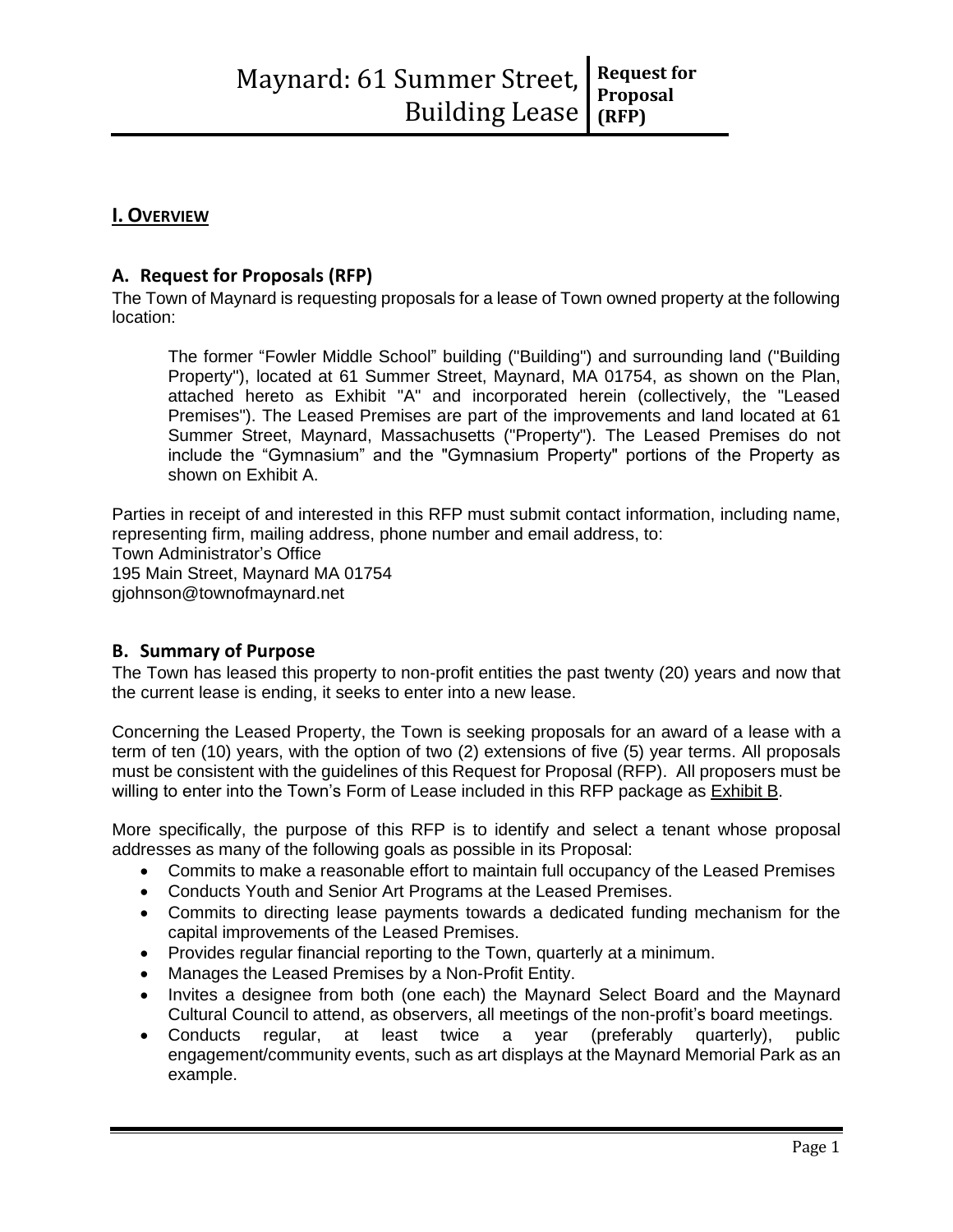- Maintains and repairs the Leased Premises as provided for in the terms of the Form of Leased attached hereto.
- Carries all liability/property insurance and any other insurance coverage relative to the care and use of the facility and grounds as required in the terms of the Form of Leased attached hereto.
- Improves the energy efficiency of the facility and implements strategies towards the Sustainability Goals of the town's Master Plan.
- Annually submits a capital and five-year business plan to the Maynard Select Board.
- Directly collaborates with the Maynard Cultural Council and Maynard Cultural District, for purposes including, but not limited to, public programming, educational opportunities, and cultural enrichment for the community.
- Assists with preservation of the pollinator meadow and beehive.
- Actively participates and maintains membership with the Maynard Business Alliance and regional Chamber of Commerce.
- Proposes initial lease payments of a minimum of \$12,000.00/year or \$1,000.00/monthly, and an increase of \$300, or more, each subsequent year.
- Cooperates with all town committees/boards/commissions and departments.
- Uses for the Leased Premises includes artist studios available to the general public, and provides preferences for current occupants.

### **II. PROPERTY INFORMATION**

### **A. Location and Description**

The Leased Property is located at 61 Summer Street, Maynard, MA, Assessors' Map 14, Lot 268, as more particularly shown on Exhibit A attached hereto.

### **III. LEASE TERM**

The Town intends on awarding and executing a lease with a term of ten (10) years, with the option of two (2) extensions of five (5) year terms. All proposals must be consistent with the guidelines of this RFP. By submitting a response to this RFP, proposers are agreeing to enter into the Town's Form of Lease attached to this RFP if they are selected.

### **IV. PROCESS FOR SUBMITTING PROPOSALS**

### **A. Schedule**

Following the release of this RFP, the Tenant selection process will be completed in approximately 4-8 weeks. The process will include:

- Evaluation of the responses according to a list of criteria.
- Final selection.
- Provisional award of tenancy.
- Execution of the lease.

### **B. Submission Requirements**

Procedures under this RFP require that the price proposals be confidential and separate from the technical proposals. Selection will be made after taking into consideration the overall most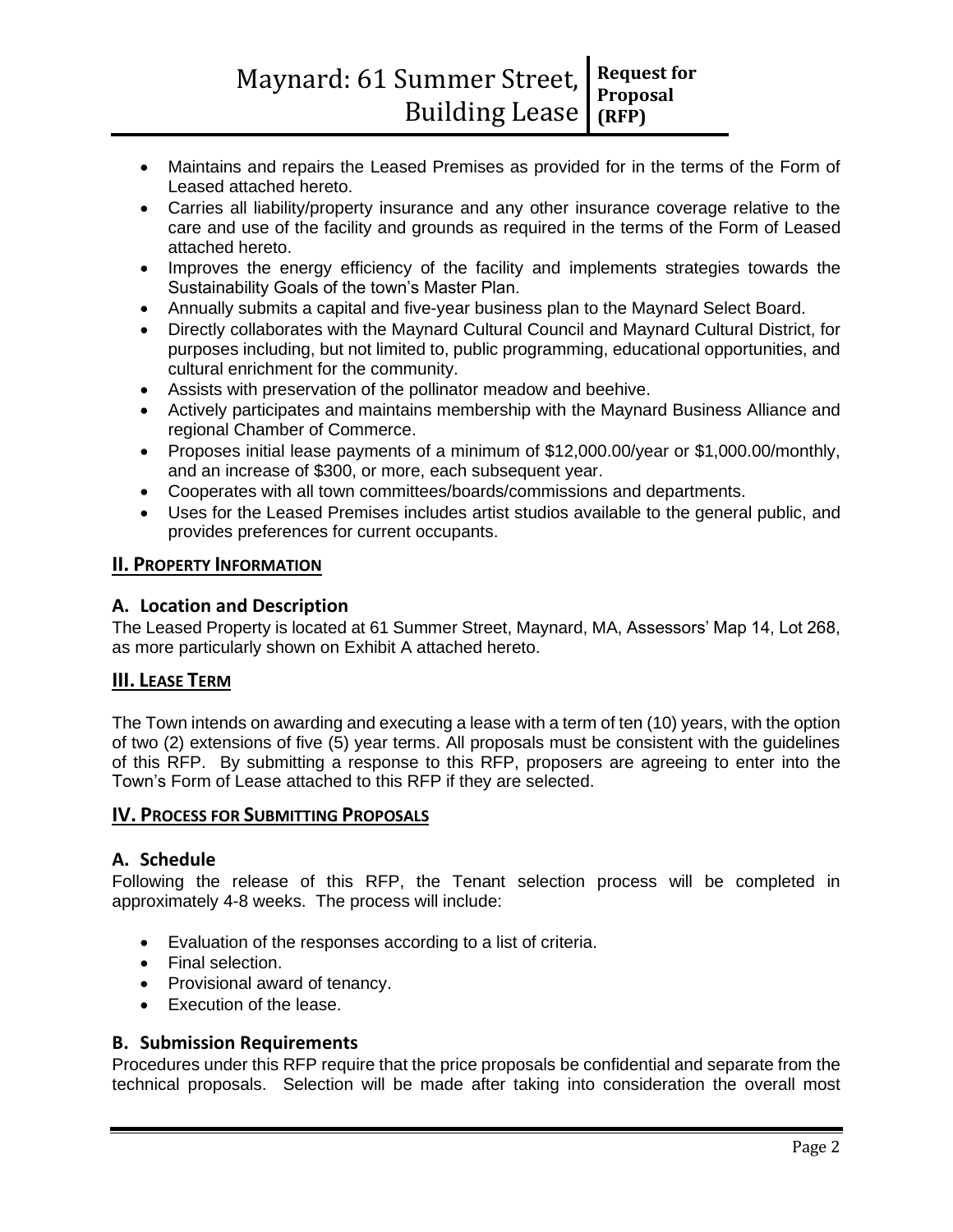advantageous proposal based on the evaluation criteria specified in section V. PROPOSAL EVALUATION AND SELECTION PROCEDURE below.

The following must be submitted **by 9:00 am on Monday, June 27, 2022**.

### **1. Price Proposal**

The price proposal should include the amount of rent or fee to be paid to the Town for the use of the property and the proposed payment schedule.

### **2. Technical Proposal**

Proposals should supply all of the information described below and should demonstrate the ability of the potential Tenant to undertake the challenges associated with the proposal. Proposals should be persuasive as to their feasibility and should reflect an understanding of the qualities of the Leased Property and their value. It is intended that the substance of a Proposal, as approved by the Town, will be incorporated into all agreements and real property transactions which may result from the process. A cover letter should accompany any proposal. Proposals must include responses to all applicable sections of this RFP as detailed below.

### **i. Applicant Information**

List the names, addresses and telephone numbers of all principals, partners and others participating in the project.

### **ii. Statement of Qualifications**

Provide a statement describing past experience and qualifications as may be relevant towards addressing the listed goals in Section I-B Summary of Purpose above. Attach resume(s) if applicable.

### **iii. Certificate of State Tax Compliance as attached hereto**

The Certificate of State Tax Compliance attached hereto must be executed and accompany all proposals.

### **iv. Certificate of Good Faith as attached hereto**

The Certificate of Good Faith attached hereto must be executed and accompany all proposals

**v. Disclosure Statement Concerning Beneficial Interest as attached hereto** The disclosure statement attached hereto must be executed and accompany all proposals.

### **vi. Anti-Discrimination**

The proponent agrees that in the construction of the improvements and otherwise through any agreements made hereafter, it shall cause all contractors, tenants and users to comply with all applicable laws, ordinances, regulations and orders from time to time in effect relating to nondiscrimination, equal employment opportunity, contract compliance and affirmative action.

### **C. Submitting Proposals**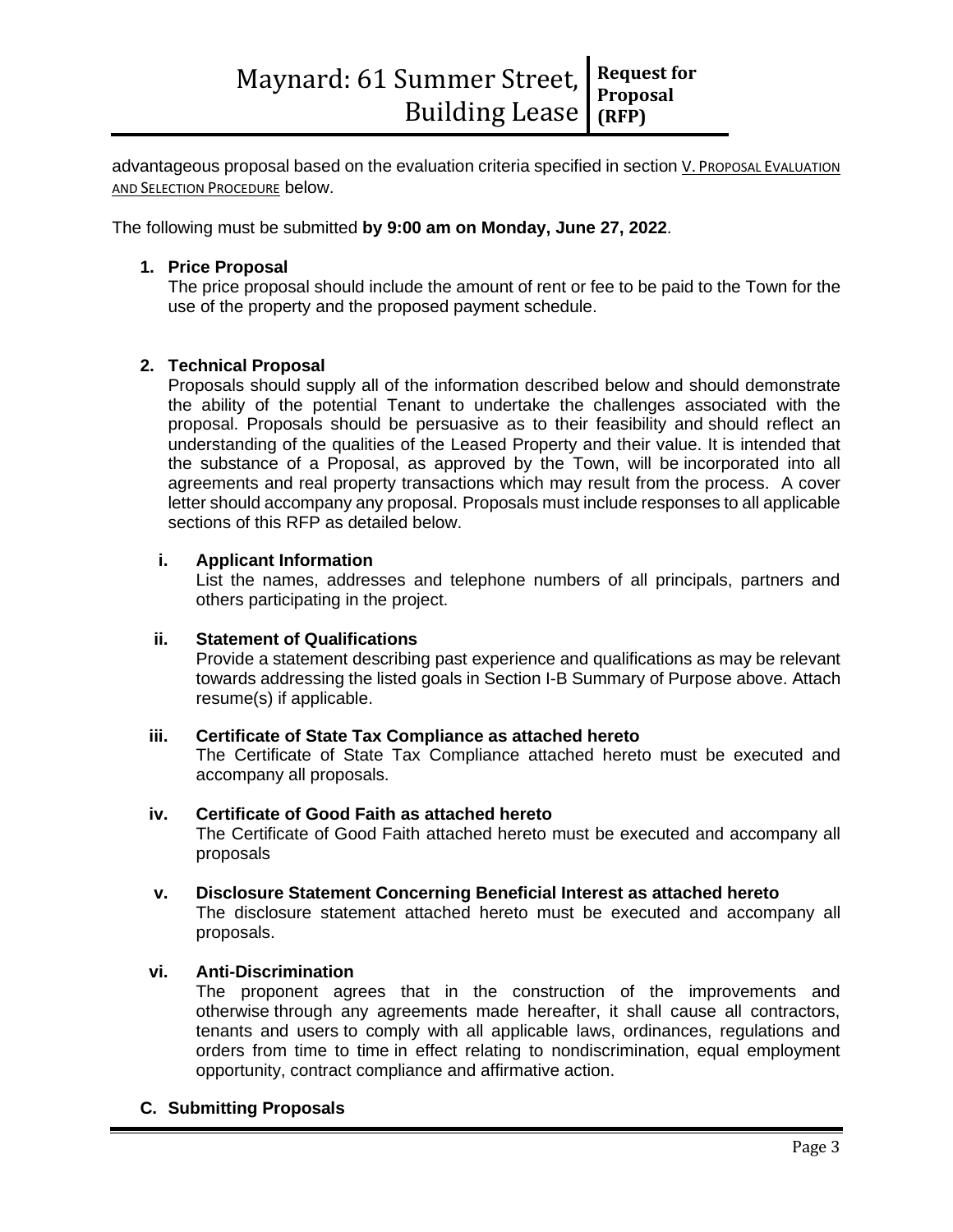NOTE: Price proposals must be kept entirely separate from technical proposals. Failure to follow this instruction will result in rejection of the proposal.

**Three (3) bound copies and one (1) digital copy** (thumb drive) of each of the Price Proposal and the Technical Proposal, are to be submitted.

- **1. Price proposals** must be kept entirely separate from technical proposals.
	- The copies of the price proposals shall be submitted in a separate, sealed envelope, clearly labeled "Price Proposal, 61 Summer Street Building Lease".
- **2. Technical proposals** shall be submitted in a separate, sealed envelope, clearly labeled "Technical Proposal, 61 Summer Street Building Lease".
- **3.** Proposals should be submitted as follows and are to be **received** no later than 9:00 am on Monday, June 27, 2022.

Gregory Johnson Town Building 195 Main St. Maynard, MA 01754

**4.** Proposals received after the deadline will be rejected. Proposers are requested to examine this Request for Proposals and make sure that all pages are included. The Town assumes no responsibility for a proposal submitted on the basis of an incomplete Request for Proposals package. Proposers are expected to review all requirements and instructions of this Request; failure to do so will be at the Proposer's risk. Each proposer should furnish all the information required by this Request. The Town reserves the right to waive formalities in any Proposal, and may, if it determines that such action is in the best interests of the Town, select a Proposal which does not conform in all details with the requirements of this RFP. Likewise, the Town reserves the right to reject any and all Proposals, to waive technical or legal deficiencies, and to accept any proposal that it deems to be in the best interest of the Town of Maynard. This RFP does not commit the Town to enter into any disposition of real property interest; or to pay any costs, including costs associated with any studies or designs, incurred by any party in the preparation and submission of a Proposal. Proposals will not be returned but will be retained by the Town for the official record.

### **5. Inquiries and Explanations**

All inquiries concerning this Request for Proposals should be directed to:

Gregory Johnson Town Building 195 Main St. Maynard, MA 01754 gjohnson@townofmaynard.net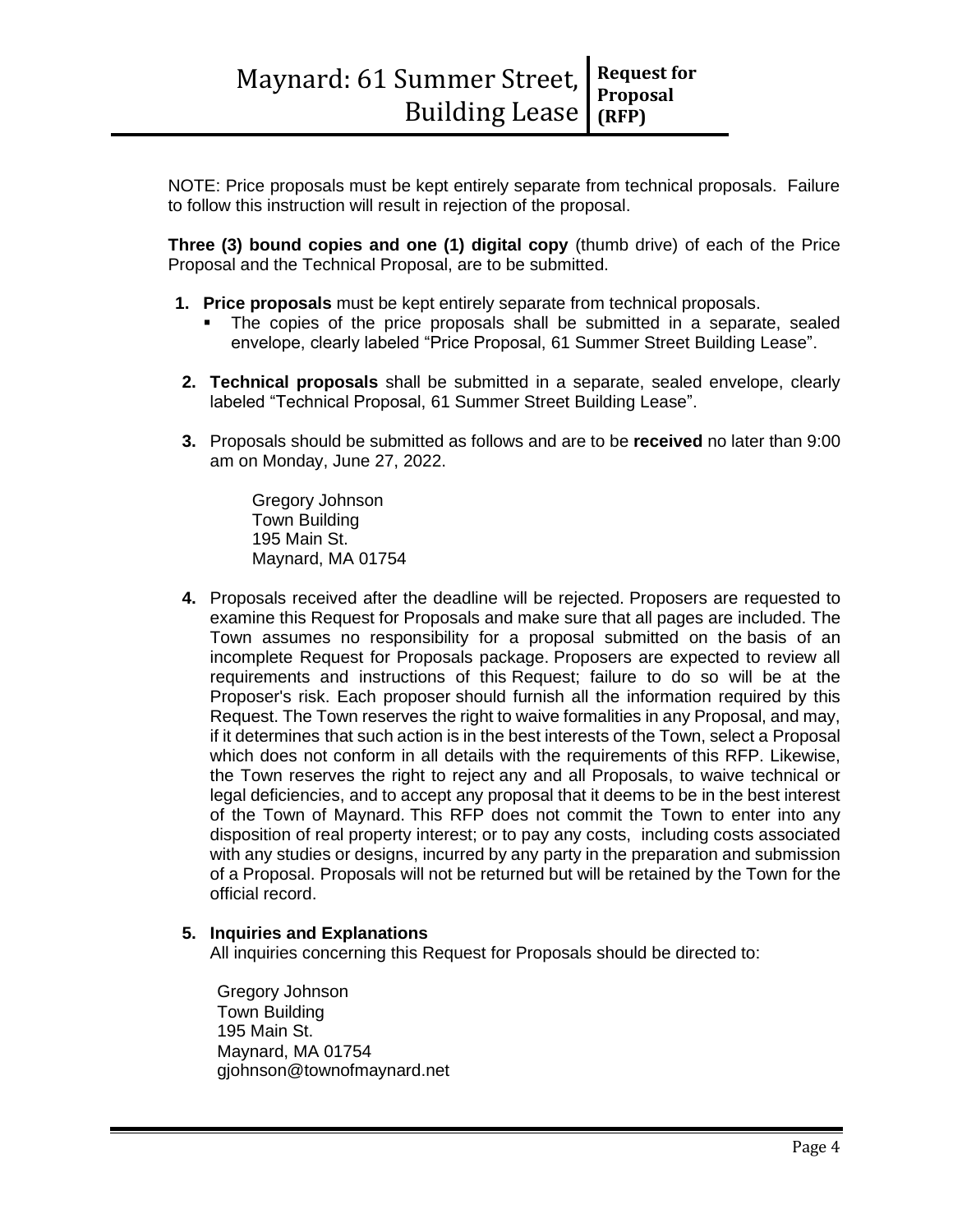Any explanation desired by a Proposer regarding the meaning or interpretation of this RFP **must be submitted in writing** no later than 10:00am, Monday, June 13, 2022. Verbal explanations or instructions shall not be binding on the Town. Any information given in writing to a prospective Proposer will be furnished to all known prospective proposers and known recipients of the RFP at the time of the question if such information is deemed to be necessary to Proposers in their preparation and submission of Proposals, or prejudicial to uninformed Proposers if they were to lack such information. Requests for on-site visitation should be directed to Gregory Johnson at the address listed herein.

# **V. PROPOSAL EVALUATION AND SELECTION PROCEDURE**

### **A. Criteria for Evaluation**

Proposals will be evaluated and rated on the basis of the following evaluation criteria. Respondents should ensure Technical Proposals are responsive to all criterion in this RFP. The Town reserves the right to ask any proposer to provide additional supporting documentation in order to verify its response.

Ratings of Highly Advantageous (HA); Advantageous (A); Not Advantageous (NA); or Unacceptable (U) will be given to each of the following criteria for each proposer, if applicable. A composite rating will then be determined. A composite rating of Highly Advantageous or Advantageous may be assigned only if a proposal has received at least one such rating among the criteria listed below.

An "Unacceptable" rating in any one of the criteria may eliminate the Proposal from further consideration.

To the extent that an Evaluation Criterion requires the certification of fact, and this RFP does not require otherwise, a proposer's certification as to that fact shall be an adequate response provided, however, upon request the proposer shall provide evidence to the Town to support that fact.

The following criteria will be used in the evaluation of responses:

### **1. The degree to which Proposal demonstrates a clear commitment to maintain full occupancy of the Leased Premises.**

| <b>Highly Advantageous</b> | Proposal demonstrates a clear commitment to maintain full occupancy<br>of the Leased Premises.                        |
|----------------------------|-----------------------------------------------------------------------------------------------------------------------|
| Advantageous               | Proposal demonstrates some commitment to maintain full occupancy<br>of the Leased Premises.                           |
| Not Advantageous           | Proposal demonstrates no commitment to make a reasonable effort to<br>maintain full occupancy of the Leased Premises. |
| Unacceptable               | Proposal explicitly demonstrates that full occupancy of the Leased<br>Premises will not be maintained.                |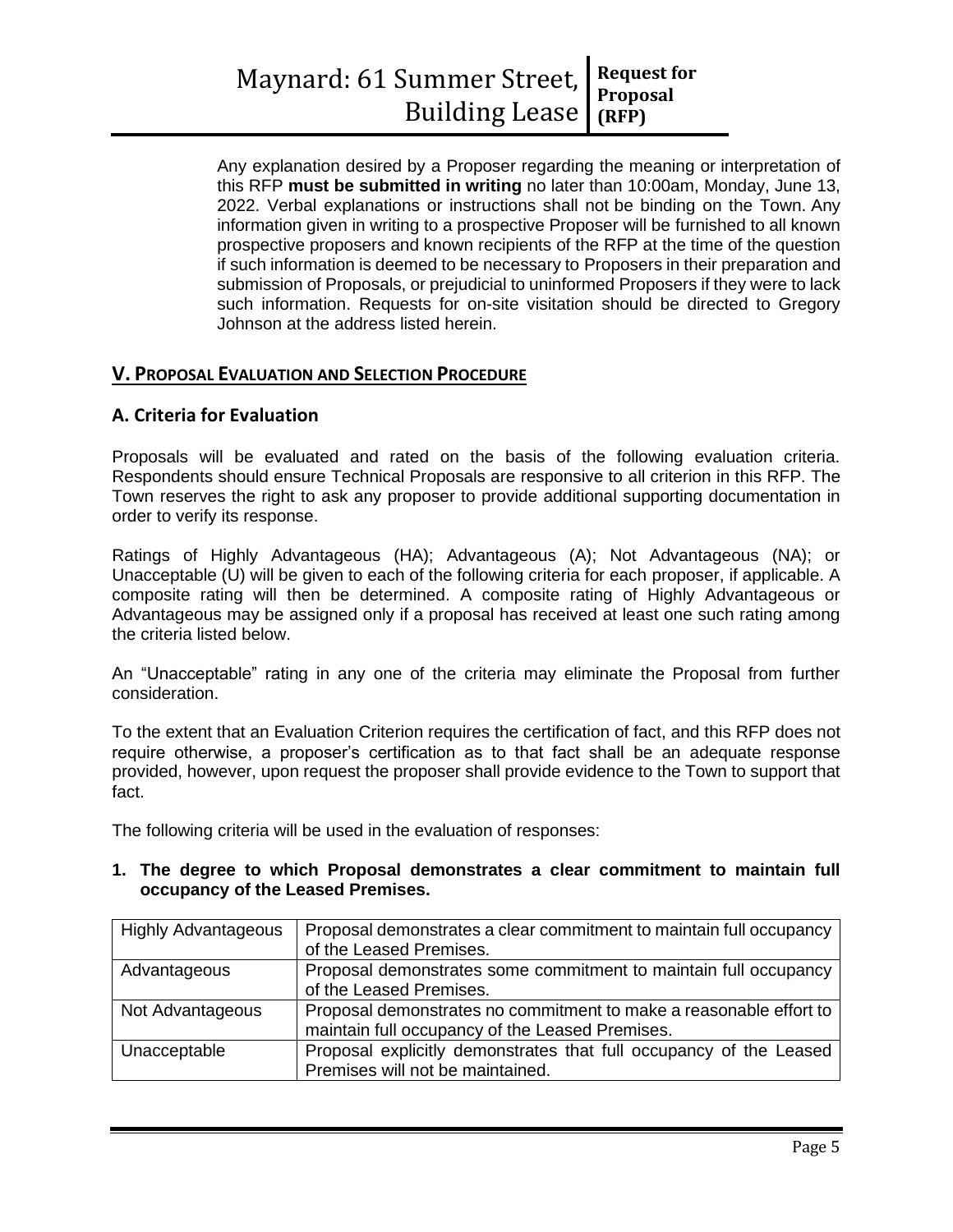### **2. Commitment to directing lease payments towards a dedicated funding mechanism for the capital improvements of the Leased Premises.**

| <b>Highly Advantageous</b> | Proposal explicitly proposes lease payments directed towards a<br>dedicated funding mechanism for the capital improvements of the<br><b>Leased Premises.</b>                                     |  |  |
|----------------------------|--------------------------------------------------------------------------------------------------------------------------------------------------------------------------------------------------|--|--|
| Advantageous               | Proposal provides option for lease payments directed towards a<br>dedicated funding mechanism for the capital improvements of the<br>Leased Premises, upon terms to be negotiated with the Town. |  |  |
| Not Advantageous           | Proposal proposes no lease payments directed towards a dedicated<br>funding mechanism for the capital improvements of the Leased<br>Premises or consideration for options thereof.               |  |  |
| Unacceptable               | Proposal explicitly denies any consideration of lease payments<br>directed towards a dedicated funding mechanism for the capital<br>improvements of the Leased Premises.                         |  |  |

# **3. Financial Reporting**

| <b>Highly Advantageous</b> | Proposer will provide regular financial reporting to the Town at least  |  |  |
|----------------------------|-------------------------------------------------------------------------|--|--|
|                            | quarterly.                                                              |  |  |
| Advantageous               | Proposer will provide regular financial reporting to the Town bi-       |  |  |
|                            | annually.                                                               |  |  |
| Not Advantageous           | Proposer will provide regular financial reporting to the Town on a      |  |  |
|                            | yearly basis.                                                           |  |  |
| Unacceptable               | Proposer will provide regular financial reporting to the Town on a less |  |  |
|                            | than yearly basis.                                                      |  |  |

### **4. Engagement with Town.**

| <b>Highly Advantageous</b> | Proposer will provide all three of the following:                       |  |  |
|----------------------------|-------------------------------------------------------------------------|--|--|
|                            | Direct collaboration with the Maynard Cultural Council and              |  |  |
|                            | <b>Maynard Cultural District.</b>                                       |  |  |
|                            | Participates (i.e. active membership) in Maynard Business<br>$\bullet$  |  |  |
|                            | Alliance and regional Chamber of Commerce.                              |  |  |
|                            | • Assures cooperation with town                                         |  |  |
|                            | committees/boards/commissions and departments.                          |  |  |
| Advantageous               | Proposer will provide two of the following:                             |  |  |
|                            | Direct collaboration with the Maynard Cultural Council and<br>$\bullet$ |  |  |
|                            | <b>Maynard Cultural District.</b>                                       |  |  |
|                            | Participates (i.e. active membership) in Maynard Business<br>$\bullet$  |  |  |
|                            | Alliance and regional Chamber of Commerce.                              |  |  |
|                            | Assures cooperation with town<br>$\bullet$                              |  |  |
|                            | committees/boards/commissions and departments.                          |  |  |
| Not Advantageous           | Proposer will provide one of the following:                             |  |  |
|                            | Direct collaboration with the Maynard Cultural Council and<br>$\bullet$ |  |  |
|                            | <b>Maynard Cultural District.</b>                                       |  |  |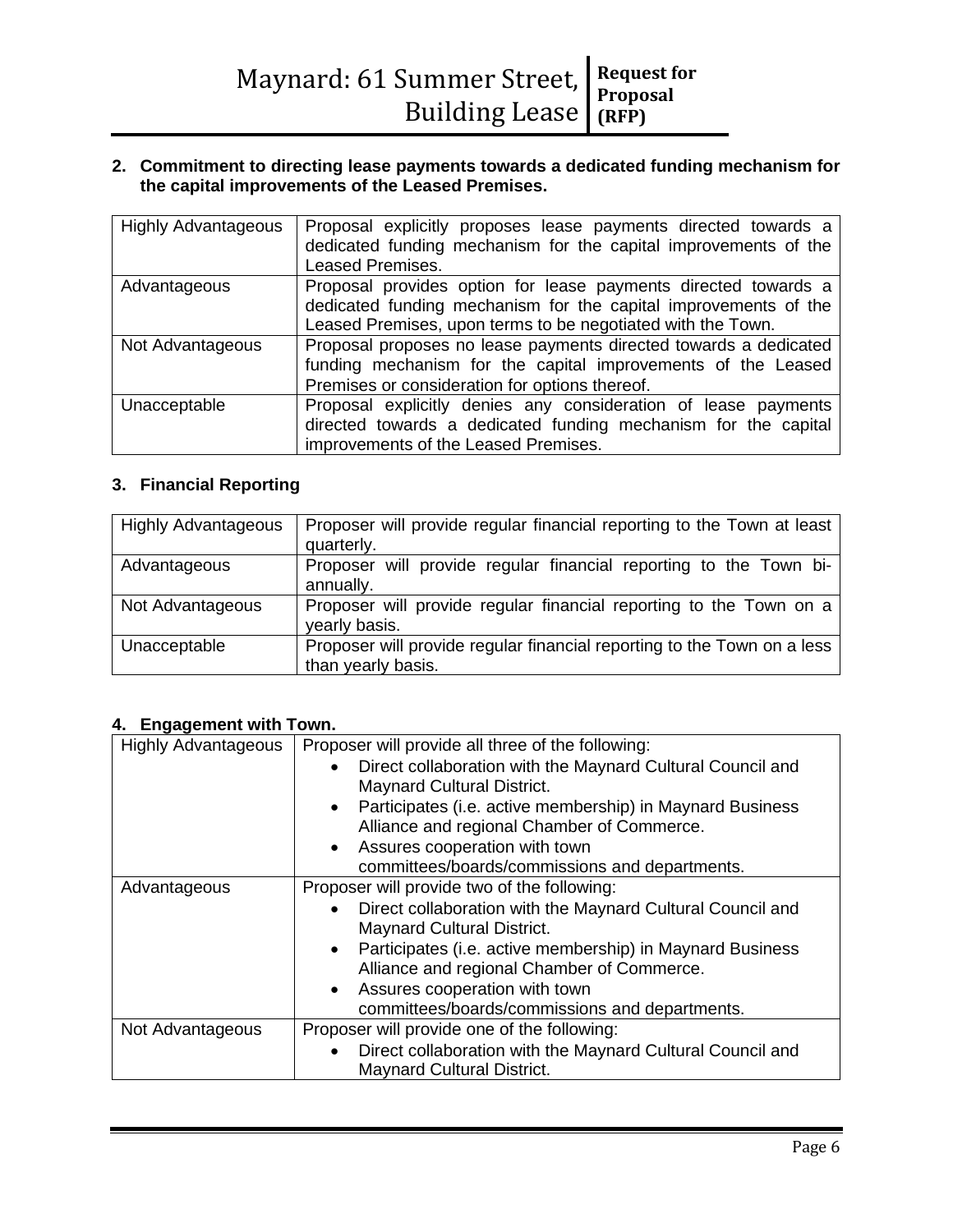|              | • Participates (i.e. active membership) in Maynard Business<br>Alliance and regional Chamber of Commerce.<br>• Assures cooperation with town<br>committees/boards/commissions and departments. |  |
|--------------|------------------------------------------------------------------------------------------------------------------------------------------------------------------------------------------------|--|
|              | Proposer does not provide any of the following:                                                                                                                                                |  |
| Unacceptable |                                                                                                                                                                                                |  |
|              | Direct collaboration with the Maynard Cultural Council and<br>$\bullet$                                                                                                                        |  |
|              | <b>Maynard Cultural District.</b>                                                                                                                                                              |  |
|              | • Participates (i.e. active membership) in Maynard Business                                                                                                                                    |  |
|              | Alliance and regional Chamber of Commerce.                                                                                                                                                     |  |
|              | • Assures cooperation with town                                                                                                                                                                |  |
|              | committees/boards/commissions and departments.                                                                                                                                                 |  |

## **5. Non-Profit Entity Status**

| <b>Highly Advantageous</b> | Leased Premises to be managed by a Non-Profit Entity, and commits<br>to inviting a designee from both (one each) the Maynard Select Board<br>and the Maynard Cultural Council to attend, as observers, all open<br>session meetings of the non-profit's board meetings. |
|----------------------------|-------------------------------------------------------------------------------------------------------------------------------------------------------------------------------------------------------------------------------------------------------------------------|
| Advantageous               | Leased Premises to be managed by a Non-Profit Entity, but does not<br>invite a Town Select Board's and Cultural Council's designee to attend<br>all open session meetings of the non-profit Board meetings.                                                             |
| Not Advantageous           | Proposal is that the Leased Premises to be managed by an entity other<br>than a Non-Profit Entity.                                                                                                                                                                      |
| Unacceptable               | Proposal is unresponsive as to the status of the entity that will manage<br>the Leased Premises.                                                                                                                                                                        |

# **6. Community Benefits**

| <b>Highly Advantageous</b> | Proposal includes all four of the following community benefits:                                                                                      |  |  |
|----------------------------|------------------------------------------------------------------------------------------------------------------------------------------------------|--|--|
|                            | Conducting regular, at least twice a year (preferably quarterly),<br>public engagement events (such as art displays at Memorial<br>Park in Maynard). |  |  |
|                            | • Conducting Youth and Senior Art Programs at the Leased<br>Premises.                                                                                |  |  |
|                            | • Uses for the Leased Premises includes Artist studios available<br>to the general public, and provides preferences for current<br>occupants.        |  |  |
|                            | Assistance with preservation of the community beehive and<br>associated pollinator meadow.                                                           |  |  |
| Advantageous               | Proposal includes at least two of the following community benefits:                                                                                  |  |  |
|                            | Conducting regular, at least twice a year (preferably quarterly),<br>public engagement events (such as art displays at Memorial<br>Park in Maynard). |  |  |
|                            | Conducting Youth and Senior Art Programs at the Leased<br>Premises.                                                                                  |  |  |
|                            | • Uses for the Leased Premises includes Artist studios available<br>to the general public.                                                           |  |  |
|                            | Assistance with preservation of the community beehive and<br>associated pollinator meadow.                                                           |  |  |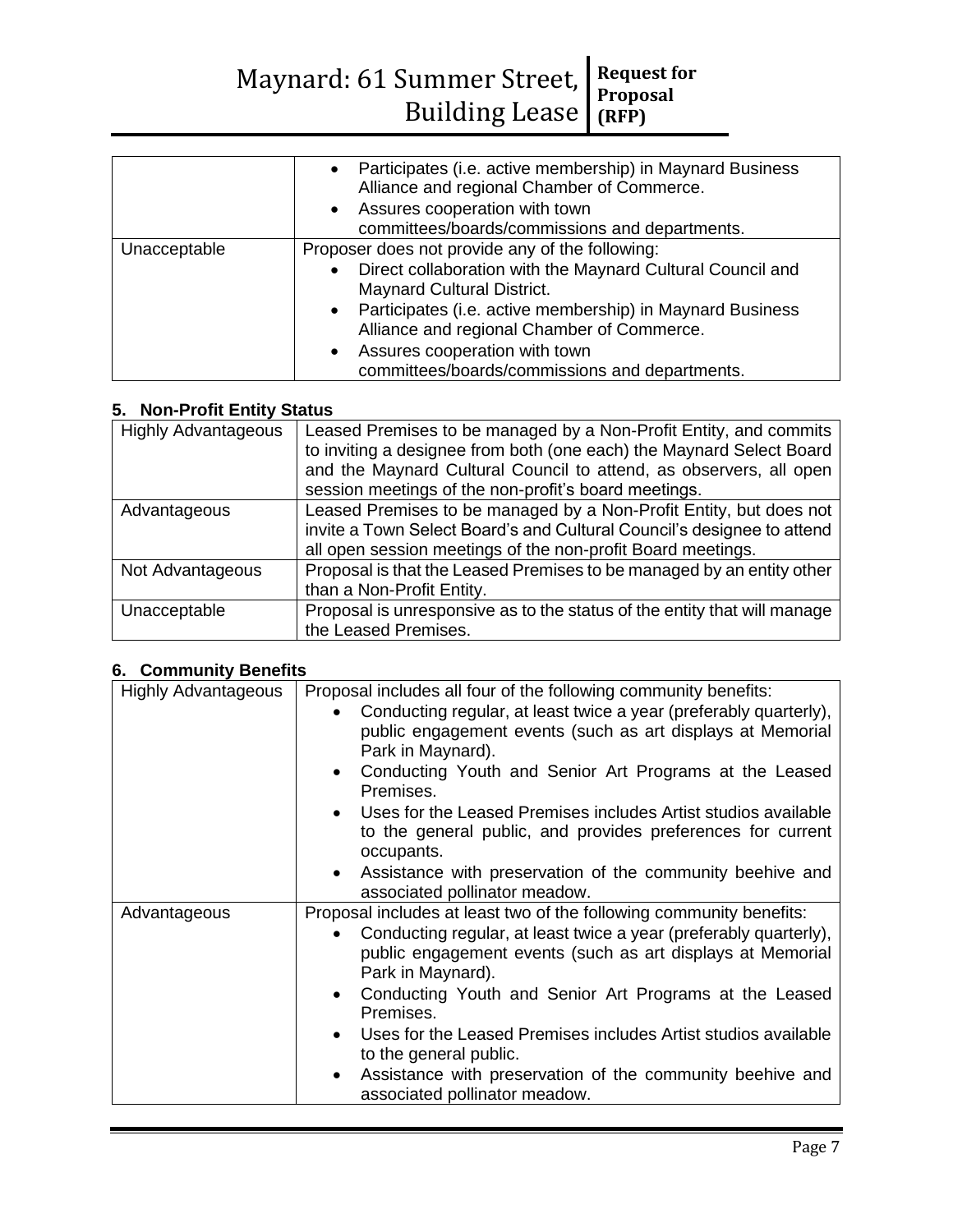| Not Advantageous | Proposal includes less than two of the following community benefits:<br>Conducting regular, at least twice a year (preferably quarterly),<br>public engagement events (such as art displays at Memorial<br>Park in Maynard).<br>• Conducting Youth and Senior Art Programs at the Leased<br>Premises.<br>• Uses for the Leased Premises includes Artist studios available<br>to the general public.<br>Assistance with preservation of the community beehive and<br>$\bullet$<br>associated pollinator meadow. |
|------------------|----------------------------------------------------------------------------------------------------------------------------------------------------------------------------------------------------------------------------------------------------------------------------------------------------------------------------------------------------------------------------------------------------------------------------------------------------------------------------------------------------------------|
| Unacceptable     | Proposal includes none of the following community benefits:                                                                                                                                                                                                                                                                                                                                                                                                                                                    |
|                  | Conducting regular, at least twice a year (preferably quarterly),<br>public engagement events (such as art displays at Memorial<br>Park in Maynard).<br>Conducting Youth and Senior Art Programs at the Leased<br>$\bullet$                                                                                                                                                                                                                                                                                    |
|                  | Premises.                                                                                                                                                                                                                                                                                                                                                                                                                                                                                                      |
|                  | • Uses for the Leased Premises includes Artist studios available<br>to the general public.                                                                                                                                                                                                                                                                                                                                                                                                                     |
|                  | Assistance with preservation of the community beehive and<br>associated pollinator meadow.                                                                                                                                                                                                                                                                                                                                                                                                                     |

# **7. Long term plans and energy efficiency improvements.**

| <b>Highly Advantageous</b> | The proposal includes submission of a capital and long-range<br>business plan (5 year plan) to the Maynard Select Board annually and<br>plans to include energy efficiency improvements to the facility and<br>implement strategies towards Sustainability Goals.                                                                |  |  |
|----------------------------|----------------------------------------------------------------------------------------------------------------------------------------------------------------------------------------------------------------------------------------------------------------------------------------------------------------------------------|--|--|
| Advantageous               | The proposal includes submission of a capital and long-range<br>business plans (5 year plan) to the Maynard Select Board during the<br>course of the lease term and plans to include energy efficiency<br>improvements to the facility and implement strategies towards<br><b>Sustainability Goals.</b>                          |  |  |
| Not Advantageous           | The proposal considers submission of a capital and long-range<br>business plans (5 year plan) to the Maynard Select Board at least once<br>during the course of the lease term but does not include plans to<br>include energy efficiency improvements to the facility nor implement<br>strategies towards Sustainability Goals. |  |  |
| Unacceptable               | The proposal does not include submission of a capital and long-range<br>plans (5 year plan) to the Maynard Select Board at any time during the<br>course of the lease term nor includes any plans to included energy<br>efficiency improvements to the facility nor implement strategies<br>towards Sustainability Goals.        |  |  |

# **8. Proposed Lease Payments**

| <b>Highly Advantageous</b> | Proposed Lease Payments are (or above) \$24,000.00/year or |  |
|----------------------------|------------------------------------------------------------|--|
|                            | \$2,000.00/monthly, and an increase of \$300 or more, each |  |
|                            | subsequent year.                                           |  |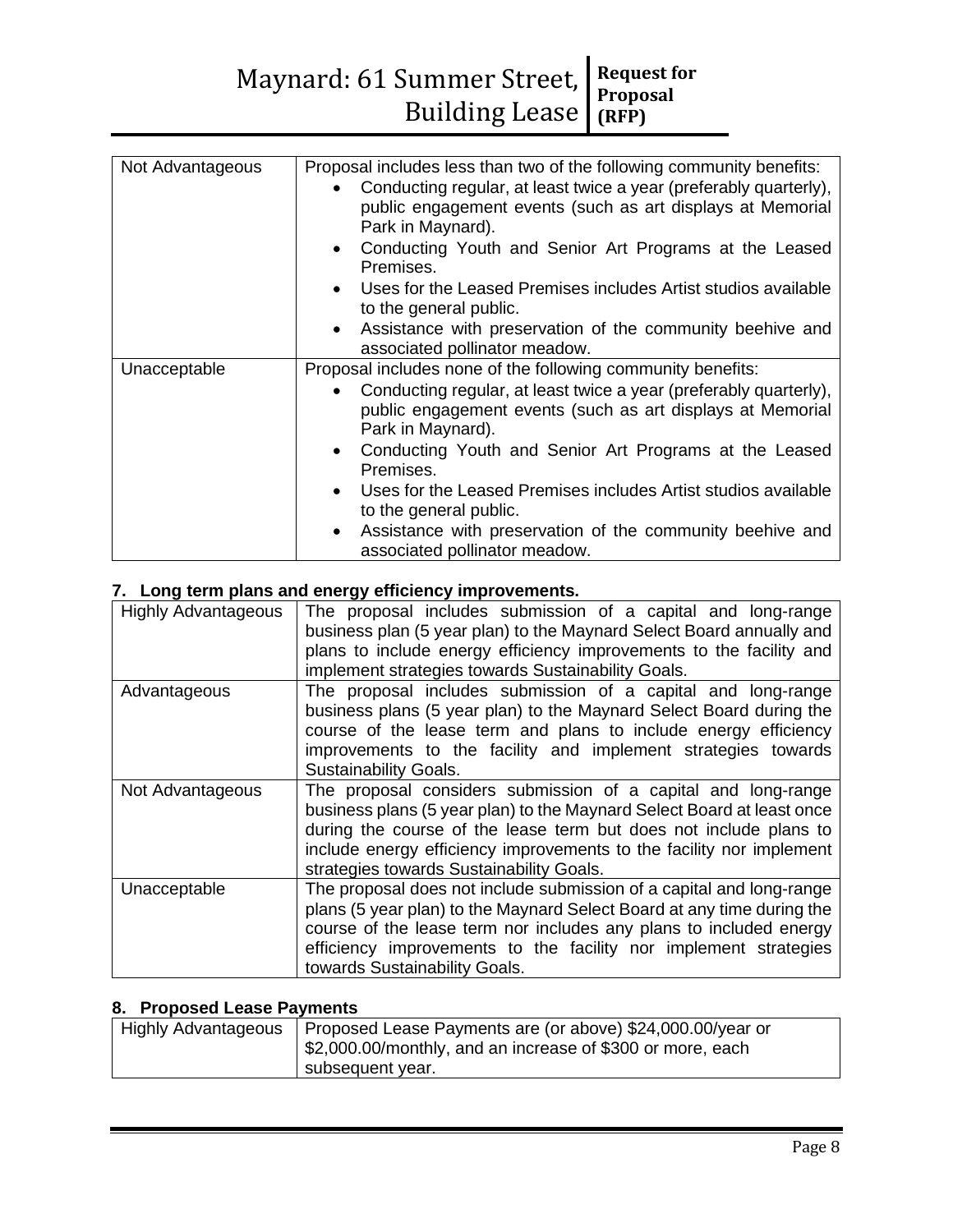| Advantageous     | Proposed Lease Payments are a minimum of \$12,000.00/year or<br>\$1,000.00/monthly, and increase of \$300 or more, each subsequent<br>vear. |  |
|------------------|---------------------------------------------------------------------------------------------------------------------------------------------|--|
| Not Advantageous | Proposed Lease Payments are nominal with some other non-monetary                                                                            |  |
|                  | benefits proposed to the Town.                                                                                                              |  |
| Unacceptable     | Proposed Lease Payments are nominal with no other non-monetary                                                                              |  |
|                  | benefits proposed to the Town.                                                                                                              |  |

# **B. Selection Process**

### **1. Review of Proposals**

The Town, through its Town Administrator will review and analyze all Proposals based on the evaluation criteria described in this Request for Proposals. During this process the Town may terminate further consideration of any Proposal at its own discretion; it may also request that a Proposer submit additional information.

### **2. Proposal Selection and Rule for Award**

Upon completion of evaluation of proposals, the Town will select a Tenant. The Town reserves the right to request further information from a Proposer prior to final selection. The Town reserves the right to waive any formalities.

Rule for Award: The most advantageous proposal from a responsive and responsible proposer, taking into consideration price and all other evaluation criteria set forth in the solicitation, will be selected.

### **3. Provisional Tenant Designation**

Following selection of a Proposer, the Town will provisionally designate a Tenant for the property. All Proposers will be notified in writing of this Tenant designation. Following designation, the Tenant and the Town, through its Town Manager will negotiate and potentially execute a lease of the property.

### **VI. RESERVATIONS AND CONDITIONS**

### **A. General Reservations**

- 1. The Town makes no express or implied representations or warranties as to the accuracy and/or completeness of any of the information provided as part of this Request for Proposals, including information that is available upon request. This information is provided subject to errors, omissions, change of cost, lease or conditions, additional changes in and different interpretations of laws and regulations, prior sale, lease or financing.
- 2. The Town reserves the right to suspend, withdraw or amend this RFP at any time without notice.
- 3. The Town reserves the right to seek additional information or revised proposals from respondents or finalists at any time prior to selection of developers through written notice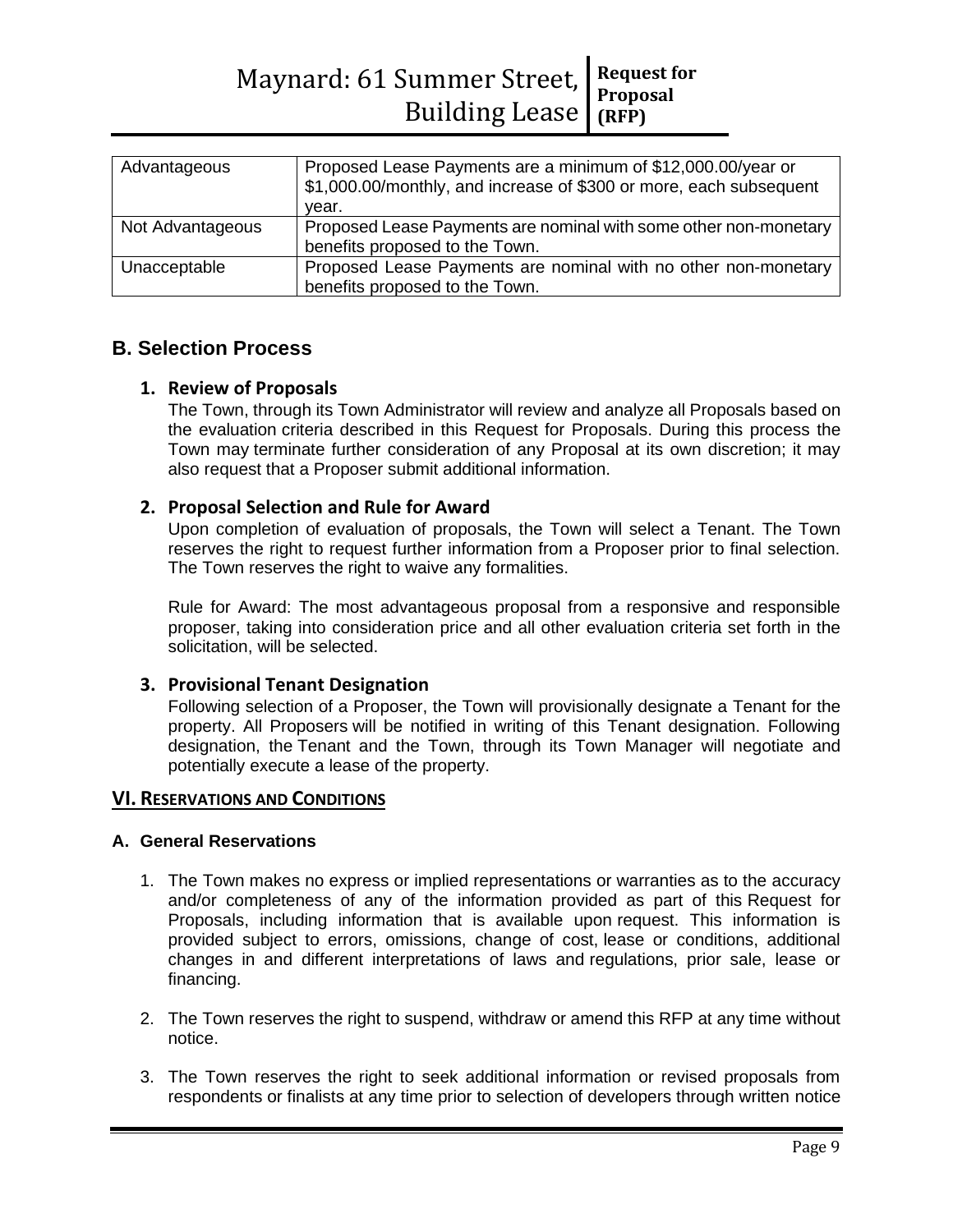to all respondents. The Town reserves the right to change the selection process or schedule with written notice to all respondents to the RFP or finalists, as necessary.

- 4. The Town reserves the right to reject, in its sole discretion, any proposal not submitted in conformance with this RFP and any amendments hereto, or to reject any and all proposals, in its sole discretion, for any reason. the Town further reserves the right to waive or decline to waive irregularities in any proposal when it determines that it is in the Town's best interest to do so. If a lease is not executed with the Selected Tenant, the Town may choose to execute a Lease with an alternate tenant from the pool of respondents, to terminate the selection process, or to begin a new selection process.
- 5. The Town reserves the right to discontinue its selection of any Proposer, or the entire RFP process for any reason whatsoever or for no reason, prior to the execution of a Lease.

### **B. Conflict of Interest and Collusion**

- 1. By submitting a proposal, a Respondent certifies that no relationship exists between the Respondent or any of its officers, employees, agents, or representatives and the Town, or any officer, employee, or agent of the Town that constitutes unfair competition or conflict of interest or that may be adverse to the Town.
- 2. By submitting a proposal, a Respondent certifies that it has not acted in collusion with any other Respondent or other entity doing business with the Town in a way that would constitute unfair competition.

### **C. Confidentiality**

- 1. Respondents should assume that all material submitted in response to the RFP will be open to the public, with the exception of the Respondents personal financial information which the Town shall endeavor to keep confidential, if included.
- 2. No Respondent has proprietary rights to any ideas or materials submitted in its response to the RFP. All material submitted becomes the sole property of the Town.

### **D. Respondent's Responsibilities**

Respondents shall be entirely responsible for verifying zoning requirements, design guidelines, environmental regulations, and any other regulatory information. Respondents shall be entirely responsible for verifying any and all site conditions of the Leased Property and surrounding Property. Copies and summaries of this information are included in this RFP only as a convenience and the Town is not liable for any mistakes, damages, or other consequences arising from use of this information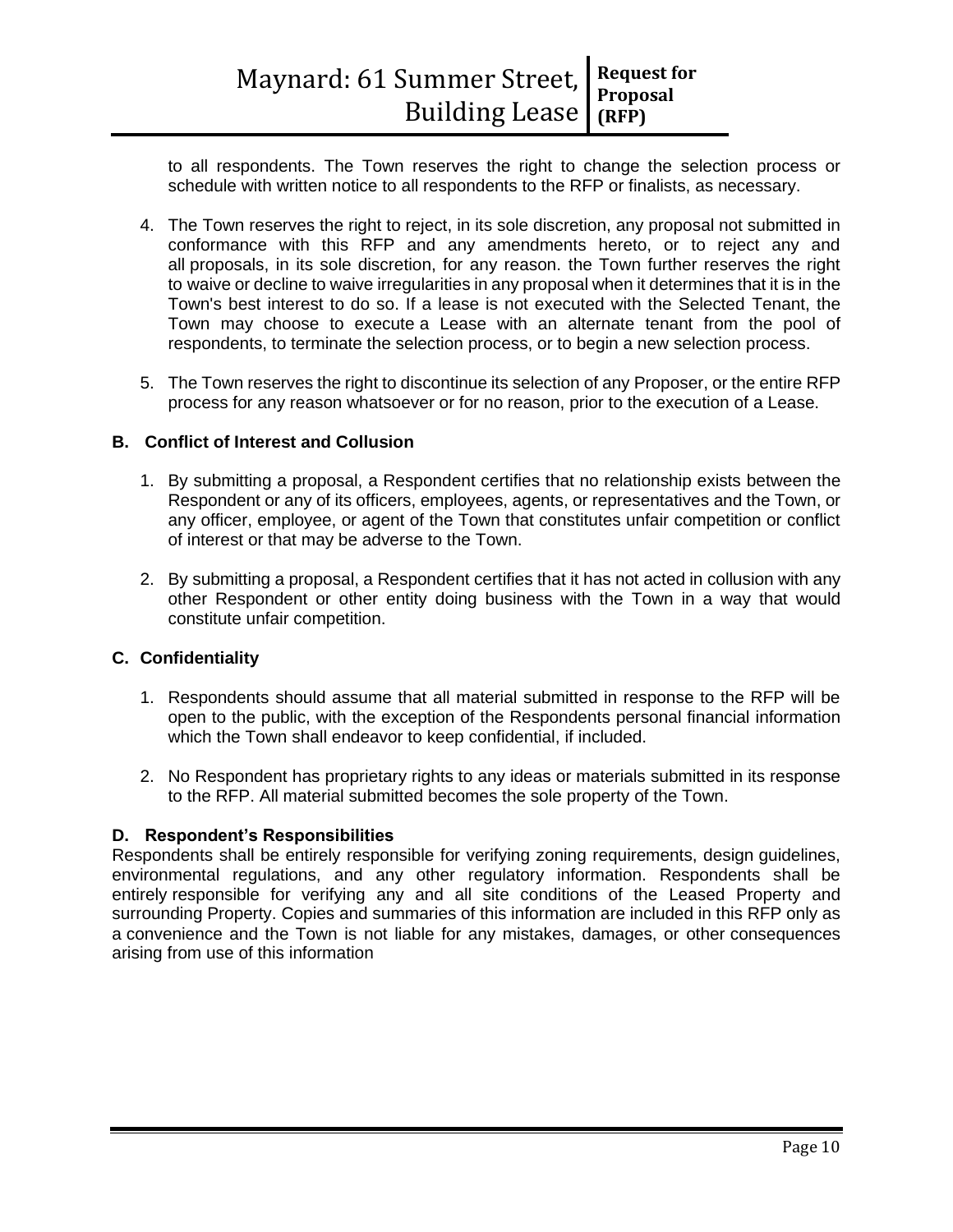# **CERTIFICATE OF STATE TAX COMPLIANCE**

Pursuant to Massachusetts General Laws, Chapter 62C, Section 49A

\_\_\_\_\_\_\_\_\_\_\_\_\_\_\_\_\_\_\_\_\_\_\_\_\_\_\_\_\_\_\_\_\_\_\_\_\_, authorized signatory for

| name of signatory |                  |                                                                                                                                                                                                    |
|-------------------|------------------|----------------------------------------------------------------------------------------------------------------------------------------------------------------------------------------------------|
|                   |                  | , whose                                                                                                                                                                                            |
|                   | name of Proposer |                                                                                                                                                                                                    |
|                   |                  |                                                                                                                                                                                                    |
|                   |                  | does hereby certify under the pains and penalties of perjury that<br>has paid all                                                                                                                  |
|                   | name of Proposer |                                                                                                                                                                                                    |
|                   |                  | Massachusetts taxes and has complied with all laws of the Commonwealth of Massachusetts relating to<br>taxes, reporting of employees and contractors, and withholding and remitting child support. |
| Signature         | Date             |                                                                                                                                                                                                    |
| Name              |                  |                                                                                                                                                                                                    |

Federal Tax ID # or Social Security #

# **CERTIFICATION OF GOOD FAITH**

The undersigned certifies under pains and penalties of perjury that this potential lease award has been obtained in good faith and without collusion or fraud with any other person. As used in this certification, the word "person" shall mean any natural person, business, partnership, corporation, union, committee, club, or other organization, entity, or group of individuals.

The Proposer by:

Print Name

Title/Authority

\_\_\_\_\_\_\_\_\_\_\_\_\_\_\_\_\_\_\_\_\_\_\_\_\_\_\_\_\_\_\_\_\_\_\_\_\_\_\_\_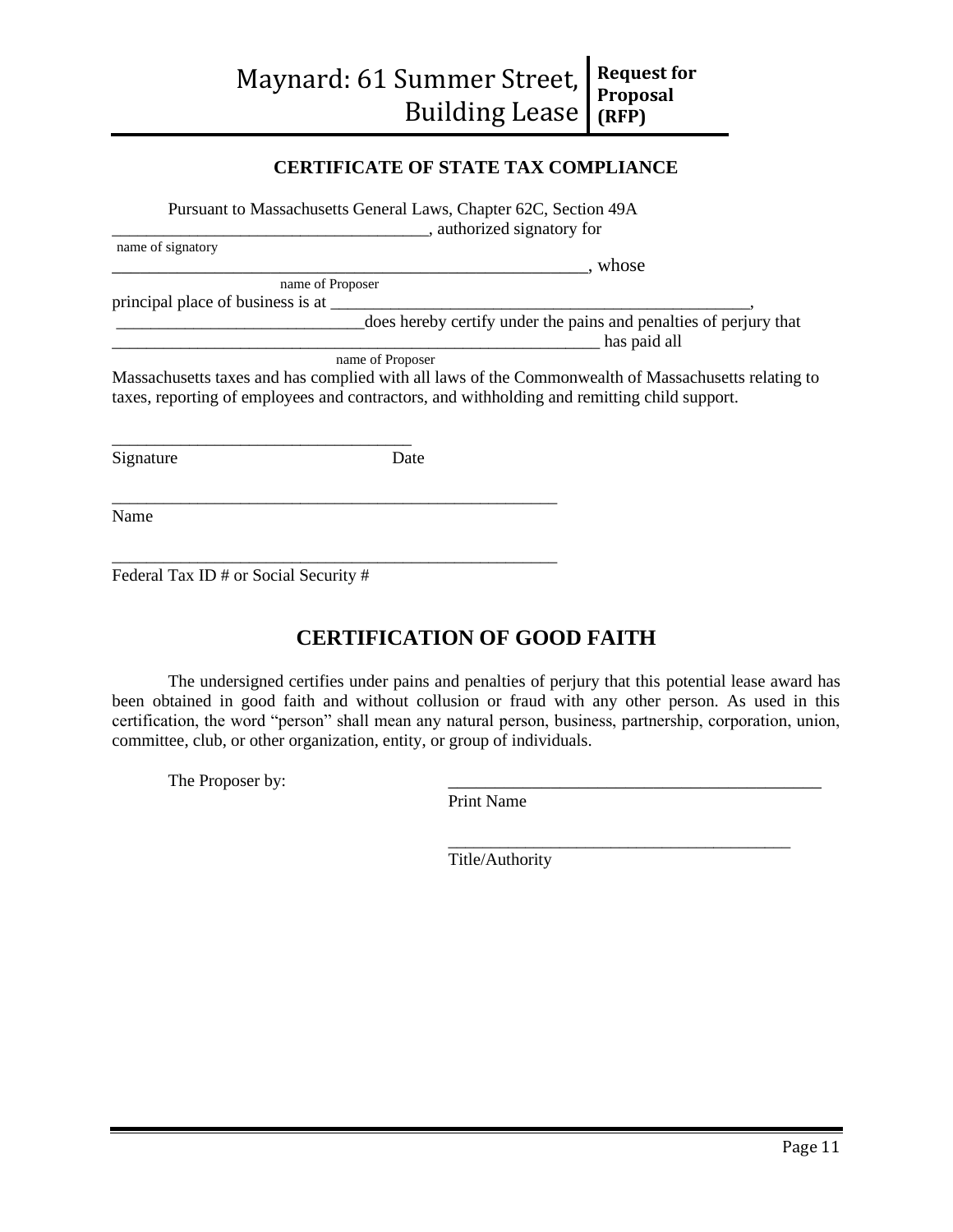### DCAMM Disclosure of Beneficial Interests Form

### **INSTRUCTION SHEET**

**NOTE:** The Division of Capital Asset Management and Maintenance (DCAMM) shall have no responsibility for insuring that the Disclosure Statement has been properly completed as required by law. Acceptance by DCAMM of a Disclosure Statement for filing does not constitute DCAMM's approval of this Disclosure Statement or the information contained therein. Please carefully read M.G.L. c. 7C, s. 38 which is reprinted in Section 8 of this Disclosure Statement.

**Section (1):** Identify the real property, including its street address, and city or town. If there is no street address then identify the property in some other manner such as the nearest cross street and its tax assessors' parcel number.

**Section (2):** Identify the type of transaction to which this Disclosure Statement pertains --such as a sale, purchase, lease, etc.

**Section (3):** Insert the exact legal name of the Public Agency participating in this Transaction with the Disclosing Party. The Public Agency may be a Department of the Commonwealth of Massachusetts, or some other public entity. Please do not abbreviate.

**Section (4):** Insert the exact legal name of the Disclosing Party. Indicate whether the Disclosing Party is an individual, tenants in common, tenants by the entirety, corporation, general partnership, limited partnership, LLC, or other entity. If the Disclosing Party is the trustees of a trust then identify the trustees by name, indicate that they are trustees, and add the name of the trust.

**Section (5):** Indicate the role of the Disclosing Party in the transaction by checking one of the blanks. If the Disclosing Party's role in the transaction is not covered by one of the listed roles then describe the role in words.

**Section (6):** List the names and addresses of every legal entity and every natural person that has or will have a direct **or** indirect beneficial interest in the real property. The only exceptions are those stated in the first paragraph of the statute that is reprinted in Section 8 of this Disclosure Statement. If the Disclosing Party is another public entity such as a city or town, insert "inhabitants of the (name of public entity)." If the Disclosing Party is a non-profit with no individual persons having any beneficial interest then indicate the purpose or type of the non-profit entity. If additional space is needed, please attach a separate sheet and incorporate it by reference into Section 6.

**Section (7):** Check "NONE" in the box if none of the persons mentioned in Section 6 is employed by DCAMM or an official elected to public office in the Commonwealth of Massachusetts. Otherwise list any parties disclosed in Section 6 that are employees of DCAMM or an official elected to public office.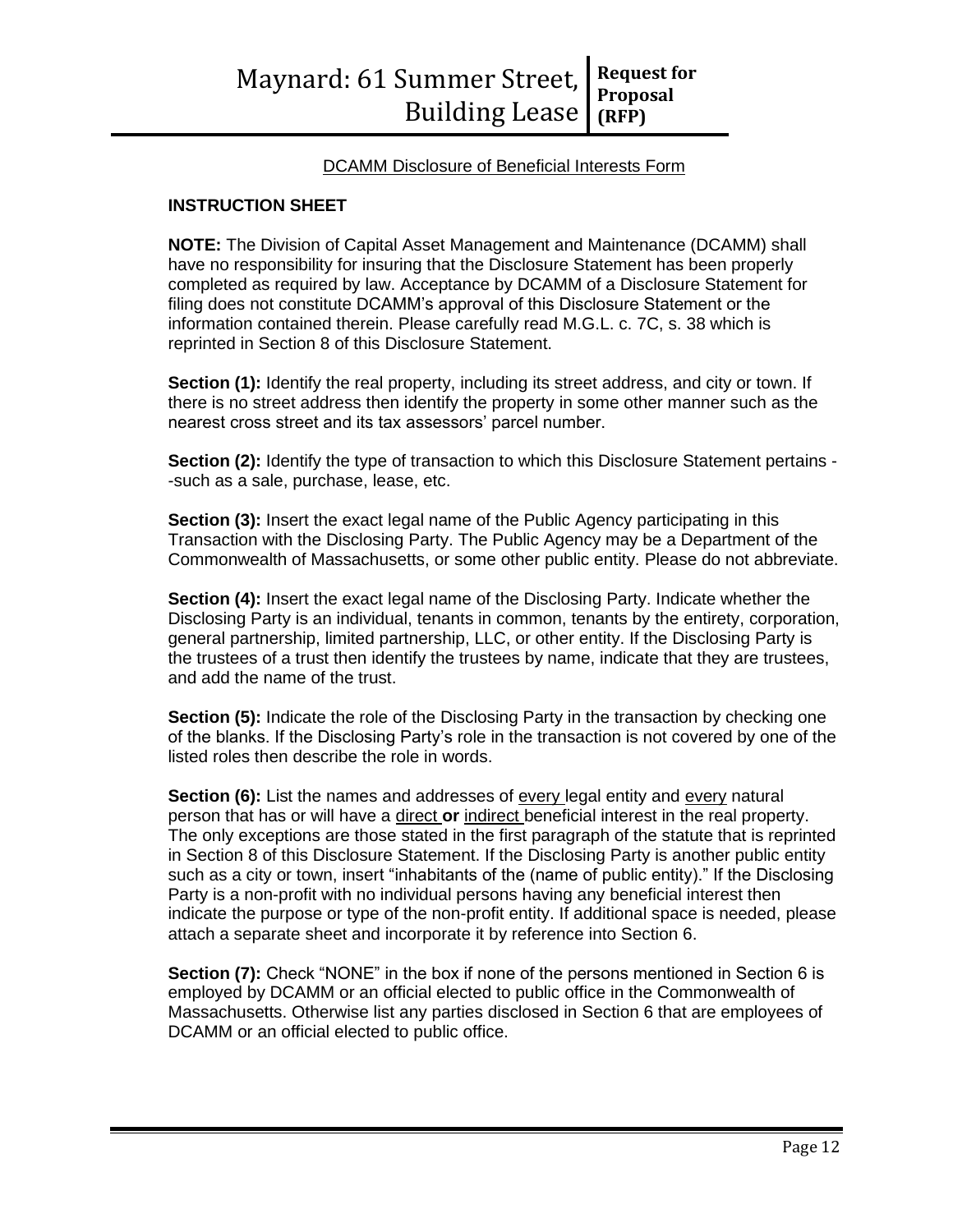**Section (8):** The individual signing this statement on behalf of the Disclosing Party acknowledges that he/she has read the included provisions of Chapter 7C, Section 38 (formerly Chapter 7, Section 40J) of the General Laws of Massachusetts.

**Section (9):** Make sure that this Disclosure Statement is signed by all required parties. If the Disclosing Party is a corporation, please make sure that this Disclosure Statement is signed by a duly authorized officer of the corporation as required by the statute reprinted in Section 8 of this Disclosure Statement.

DCAMM's acceptance of a statement for filing does not signify any opinion by DCAMM that the statement complies with applicable law.

This completed and signed Disclosure Statement should be mailed or otherwise delivered to:

Deputy Towner for Real Estate Division of Capital Asset Management and Maintenance One Ashburton Place, 15<sup>th</sup> Floor, Boston, MA 02108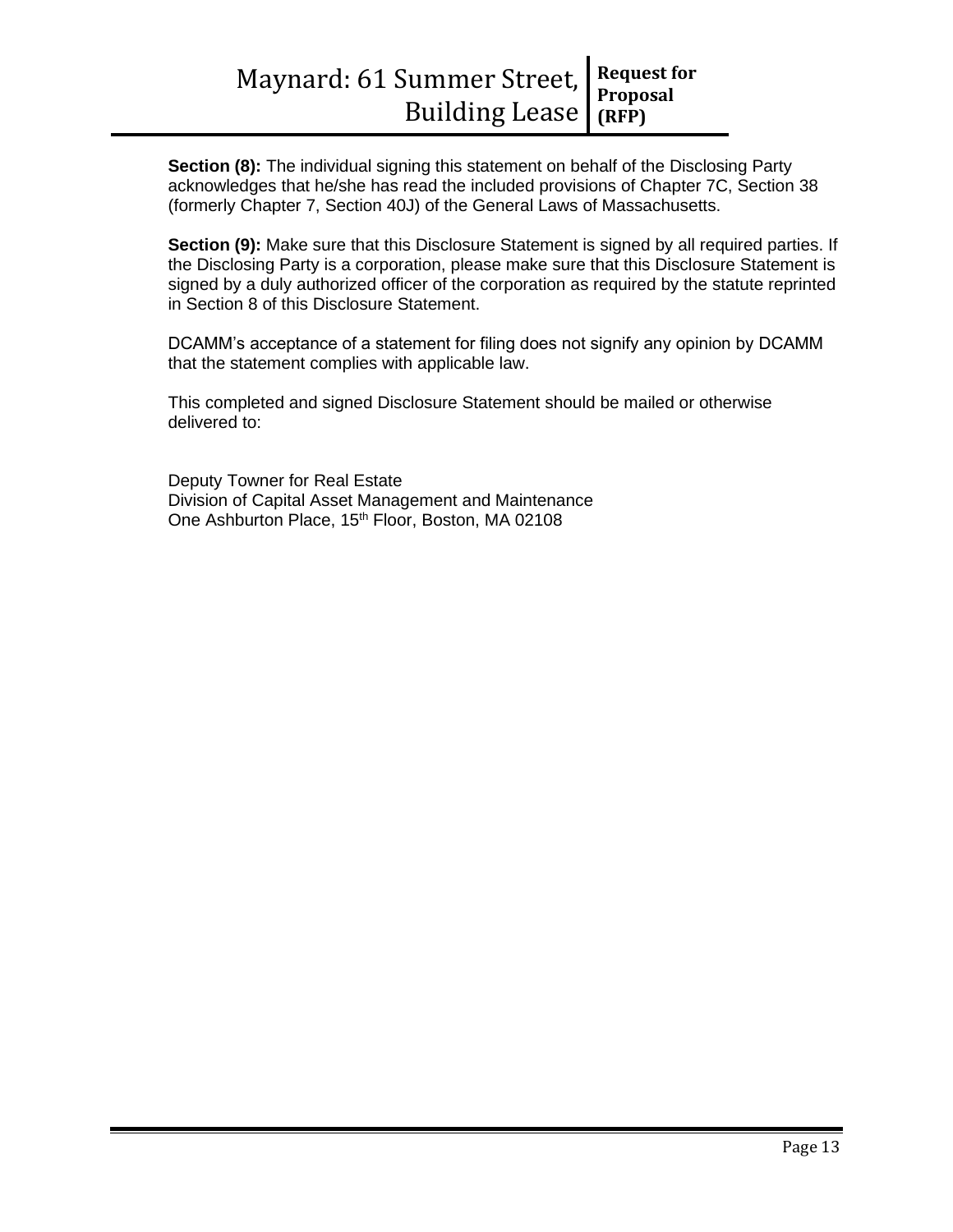The undersigned party to a real property transaction with a public agency hereby discloses and certifies, under pains and penalties of perjury, the following information as required by law:

- (1) REAL PROPERTY:
- (2) TYPE OF TRANSACTION, AGREEMENT, or DOCUMENT:
- (3) PUBLIC AGENCY PARTICIPATING in TRANSACTION:
- (4) DISCLOSING PARTY'S NAME AND TYPE OF ENTITY:

# (5) ROLE OF DISCLOSING PARTY (Check appropriate role):

Lessor/Landlord \_\_\_\_\_\_\_\_Lessee/Tenant

Seller/Grantor Buyer/Grantee

Other (Please describe):

\_\_\_\_\_\_\_\_\_\_\_\_\_\_\_\_\_\_\_\_\_\_\_\_\_\_\_\_\_\_\_\_\_\_\_\_\_\_\_

(6) The names and addresses of all persons and individuals who have or will have a direct or indirect beneficial interest in the real property excluding only 1) a stockholder of a corporation the stock of which is listed for sale to the general public with the securities and exchange Town, if such stockholder holds less than ten per cent of the outstanding stock entitled to vote at the annual meeting of such corporation or 2) an owner of a time share that has an interest in a leasehold condominium meeting all of the conditions specified in M.G.L. c. 7C, s. 38, are hereby disclosed as follows (attach additional pages if necessary):

|            | <b>NAME</b> | <b>RESIDENCE</b>                                                              |
|------------|-------------|-------------------------------------------------------------------------------|
|            |             |                                                                               |
| $\sqrt{2}$ |             | Nana af the chaire, percent percent is an employee of the Division of Capital |

(7) None of the above- named persons is an employee of the Division of Capital Asset Management and Maintenance or an official elected to public office in the Commonwealth of Massachusetts, except as listed below (Check "NONE" if NONE):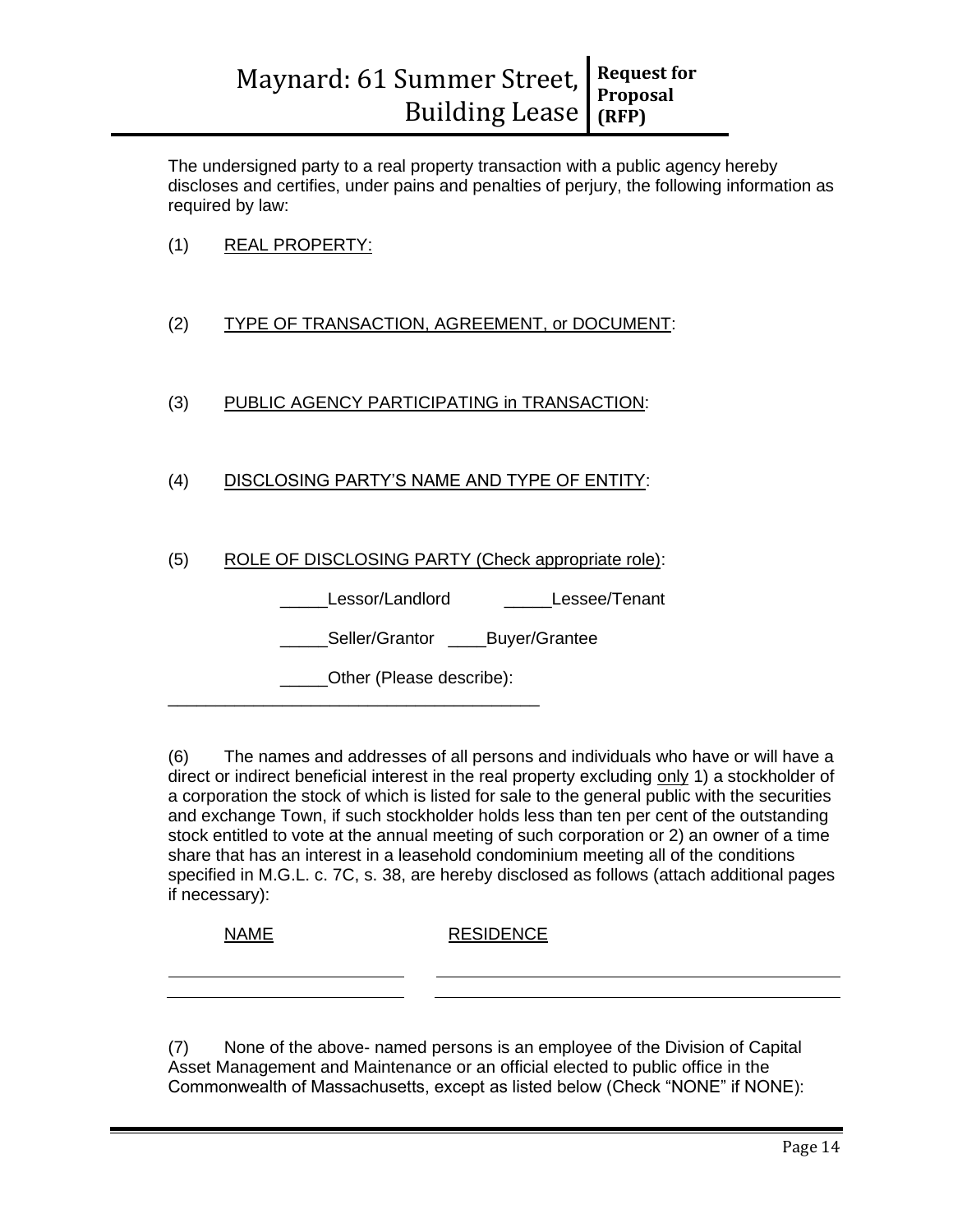| <b>NONE</b> |           |
|-------------|-----------|
| NAME:       | POSITION: |
|             |           |

(8) The individual signing this statement on behalf of the above-named party acknowledges that he/she has read the following provisions of Chapter 7C, Section 38 (formerly Chapter 7, Section 40J) of the General Laws of Massachusetts: *No agreement to rent or to sell real property to or to rent or purchase real property from a public agency, and no renewal or extension of such agreement, shall be valid and no payment shall be made to the lessor or seller of such property unless a statement, signed, under the penalties of perjury, has been filed by the lessor, lessee, seller or purchaser, and in the case of a corporation by a duly authorized officer thereof giving the true names and addresses of all persons who have or will have a direct or indirect beneficial interest in said property with the Towner of capital asset management and maintenance. The provisions of this section shall not apply to any stockholder of a corporation the stock of which is listed for sale to the general public with the securities and exchange Town, if such stockholder holds less than ten per cent of the outstanding stock entitled to vote at the annual meeting of such corporation. In the case of an agreement to rent property from a public agency where the lessee's interest is held by the organization of unit owners of a leasehold condominium created under chapter one hundred and eighty-three A, and time-shares are created in the leasehold condominium under chapter one hundred and eighty-three B, the provisions of this section shall not apply to an owner of a time-share in the leasehold condominium who (i) acquires the time-share on or after a bona fide arms length transfer of such time-share made after the rental agreement with the public agency is executed and (ii) who holds less than three percent of the votes entitled to vote at the annual meeting of such organization of unit owners. A disclosure statement shall also be made in writing, under penalty of perjury, during the term of a rental agreement in case of any change of interest in such property, as provided for above, within thirty days of such change.*

*Any official elected to public office in the commonwealth, or any employee of the division of capital asset management and maintenance disclosing beneficial interest in real property pursuant to this section, shall identify his position as part of the disclosure statement. The Towner shall notify the state ethics Town of such names, and shall make copies of any and all disclosure statements received available to the state ethics Town upon request.*

*The Towner shall keep a copy of each disclosure statement received available for public inspection during regular business hours.*

(9) This Disclosure Statement is hereby signed under penalties of perjury.

\_\_\_\_\_\_\_\_\_\_\_\_\_\_\_\_\_\_\_\_\_\_\_\_\_\_\_\_\_\_\_\_\_\_\_\_\_\_\_\_\_\_\_\_\_\_\_\_\_\_\_\_\_\_\_\_\_\_\_\_\_\_\_\_\_\_

\_\_\_\_\_\_\_\_\_\_\_\_\_\_\_\_\_\_\_\_\_\_\_\_\_\_\_\_\_\_\_\_\_\_\_\_\_\_\_\_\_\_\_\_\_\_\_\_\_\_\_ PRINT NAME OF DISCLOSING PARTY (from Section 4, above)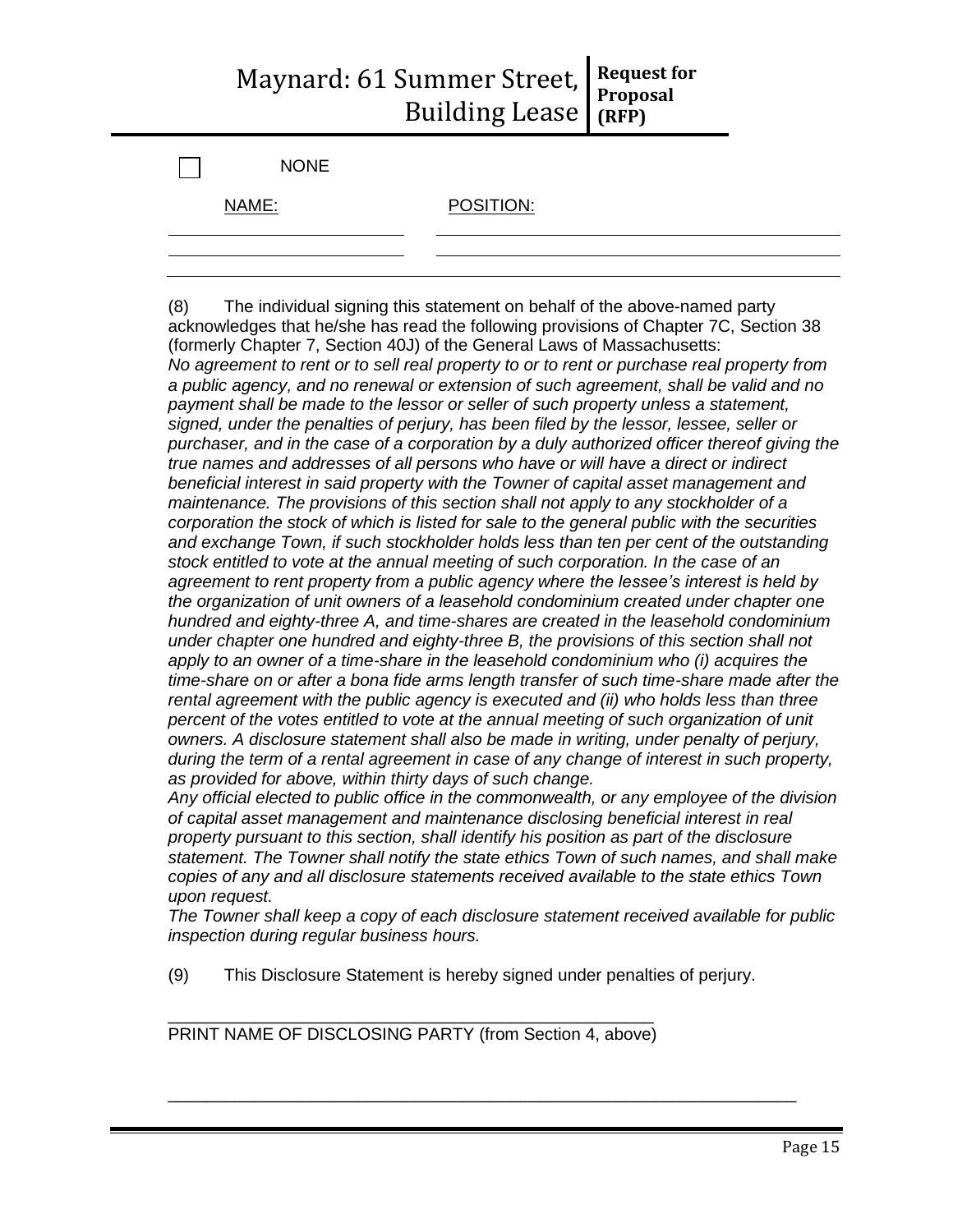AUTHORIZED SIGNATURE of DISCLOSING PARTY DATE (MM / DD / YYYY)

\_\_\_\_\_\_\_\_\_\_\_\_\_\_\_\_\_\_\_\_\_\_\_\_\_\_\_\_\_\_\_\_\_\_\_\_\_\_\_ PRINT NAME & TITLE of AUTHORIZED SIGNER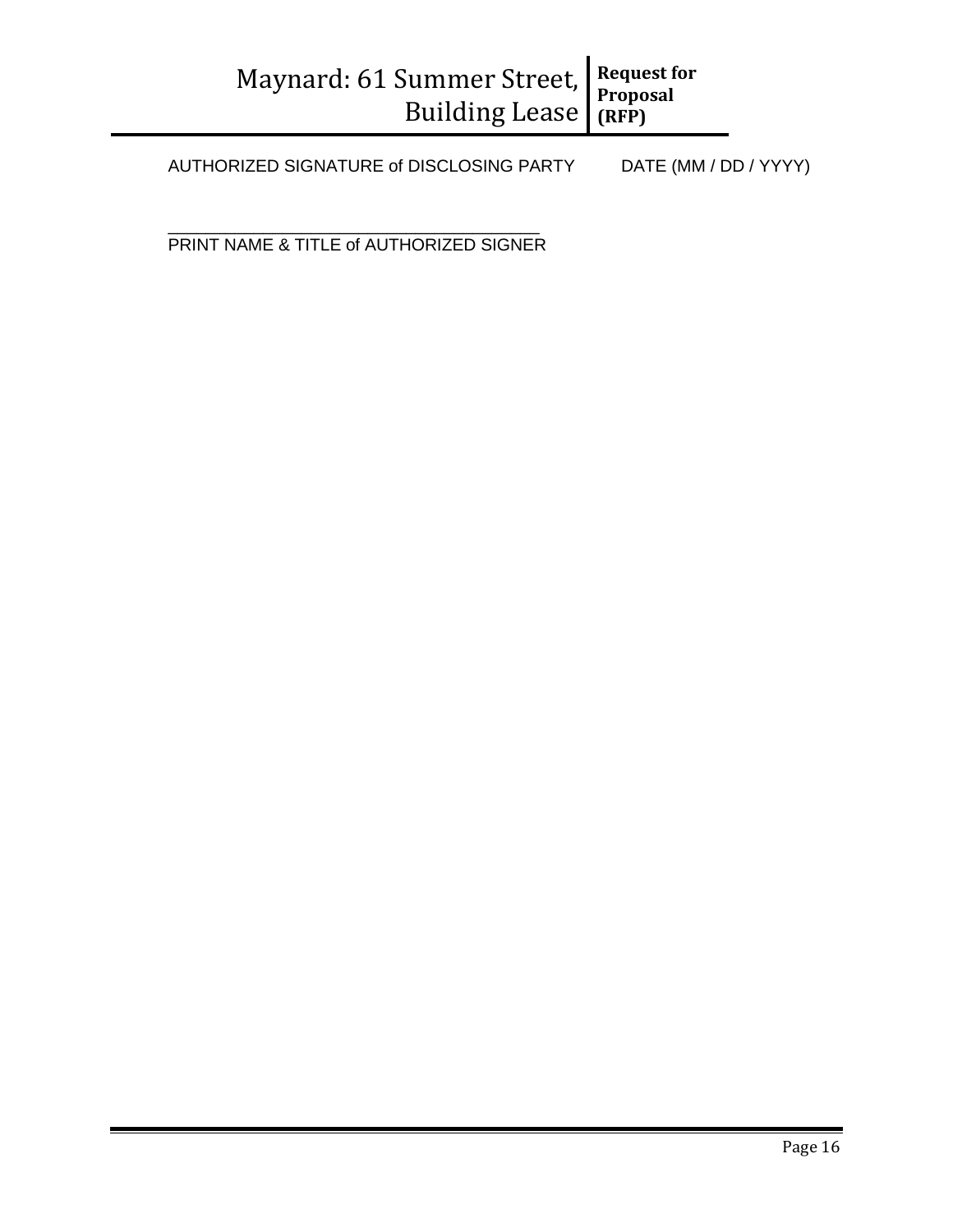## Exhibit A-Description and Plan of Leased Property

The subject property located at 61 Summer Street, Maynard, is an irregular shaped parcel of land situated between Concord, Linden and Summer Streets on the Town of Maynard. The irregular shaped parcel of land per public records contains 2.099 acres of land area that is rises slightly from Summer to Concord Street. It has three curb cuts to access the property; two along Summer Street which are on either side of the improvement and one on Concord Street. The drives lead to off street parking at the rear for 30-50 (estimated) vehicles. The parcel is dominated by the past "Fowler School" which is located at the center of the parcel.

### Assessor's Plan Map:

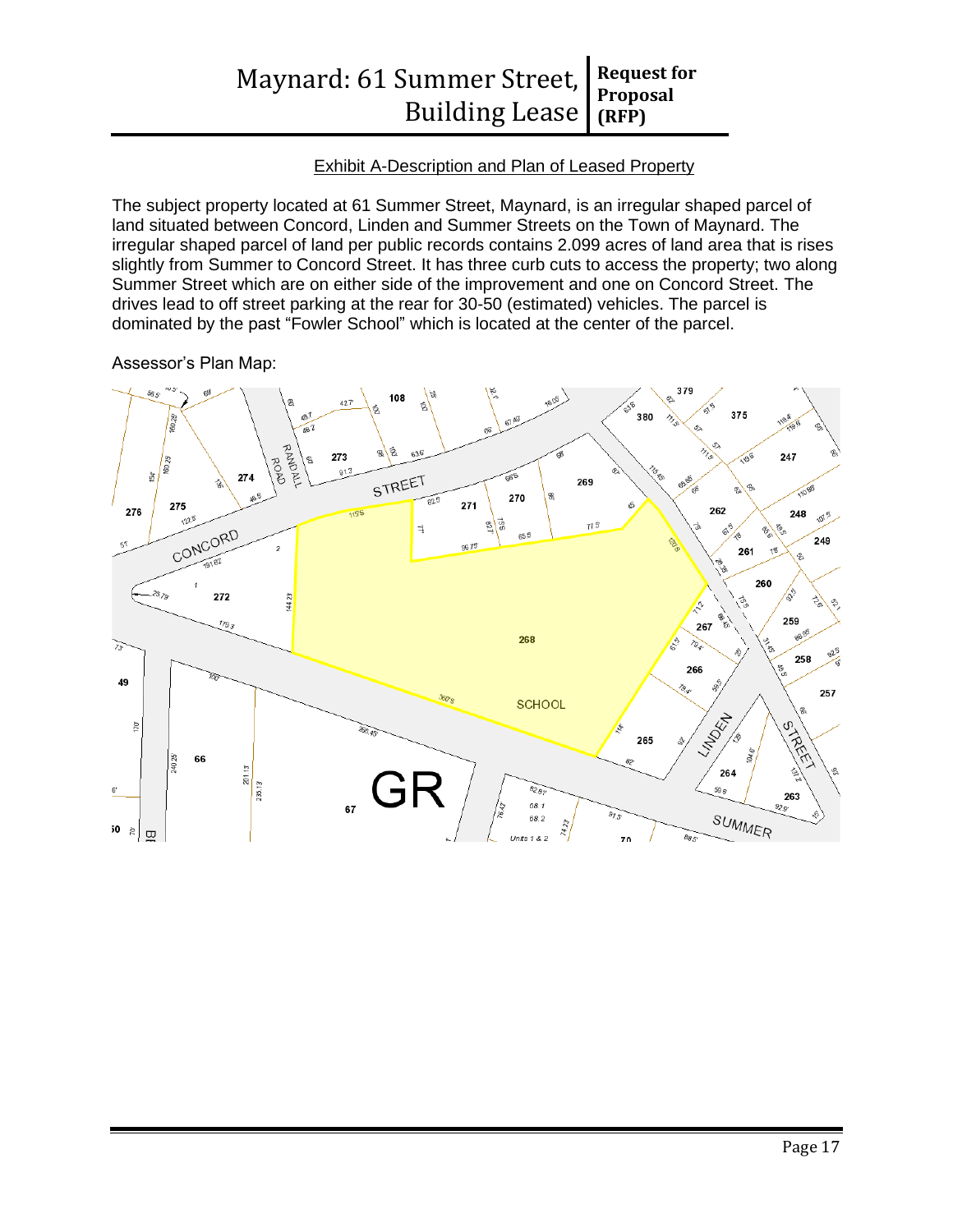Property Plan cited in prior lease from August 2002 (gymnasium demolished since):

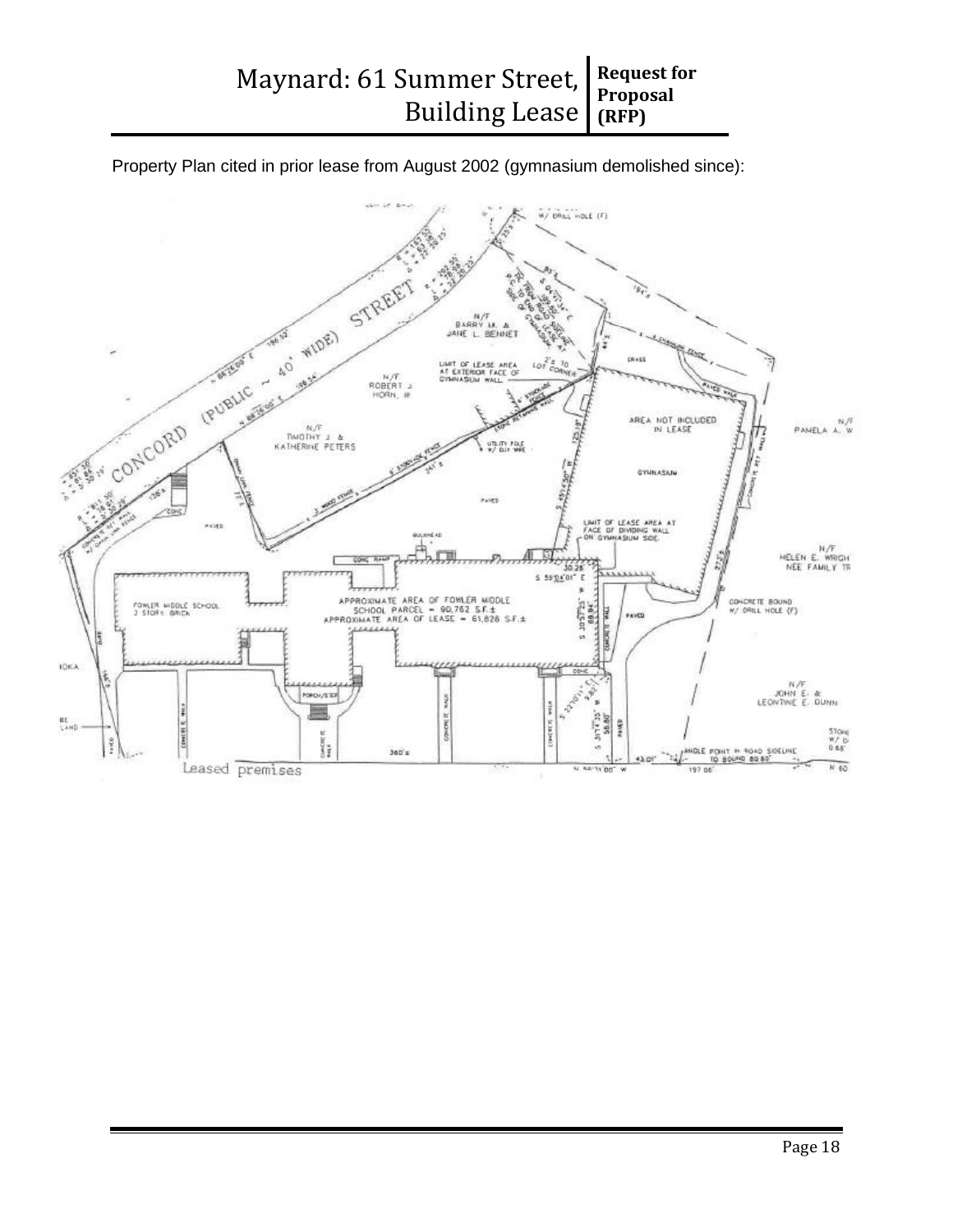

Basement level:



 $\mathbb{Q}$ 

 $\frac{1}{2}$ 

 $\mathbf{1}$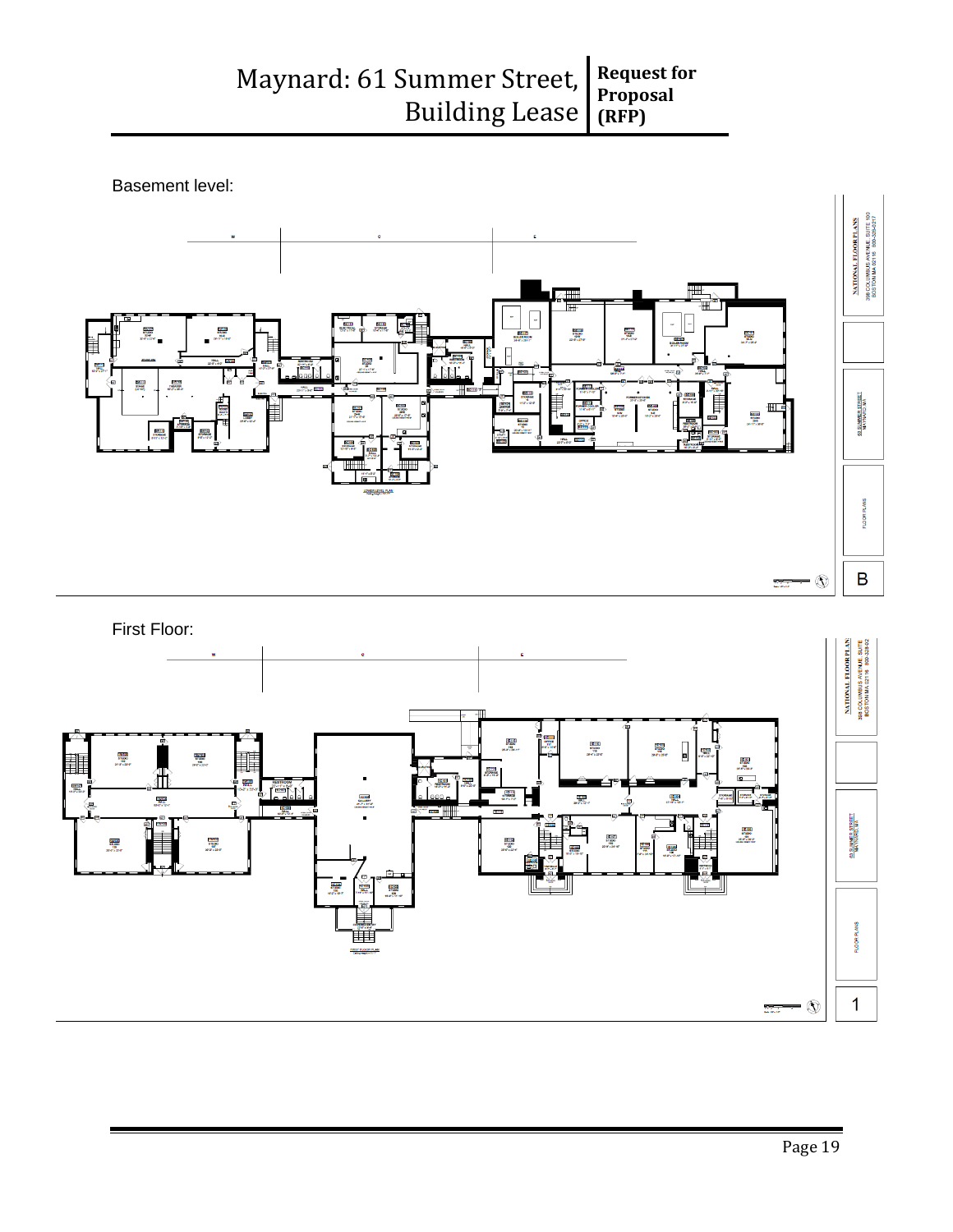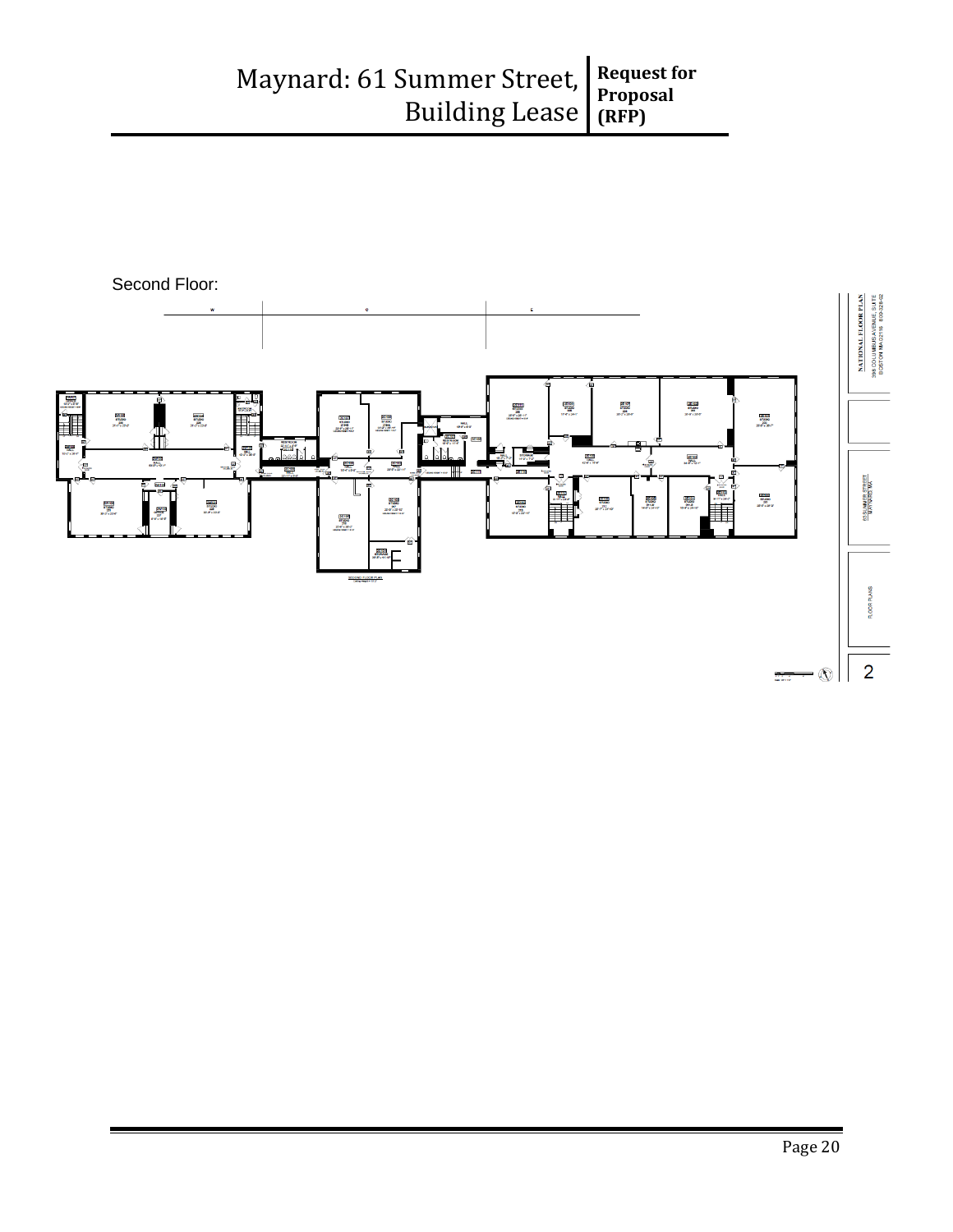| Maynard: 61 Summer Street, Request for<br>Building Lease (RFP) |  |  |
|----------------------------------------------------------------|--|--|
|                                                                |  |  |

Exhibit B-Form of Lease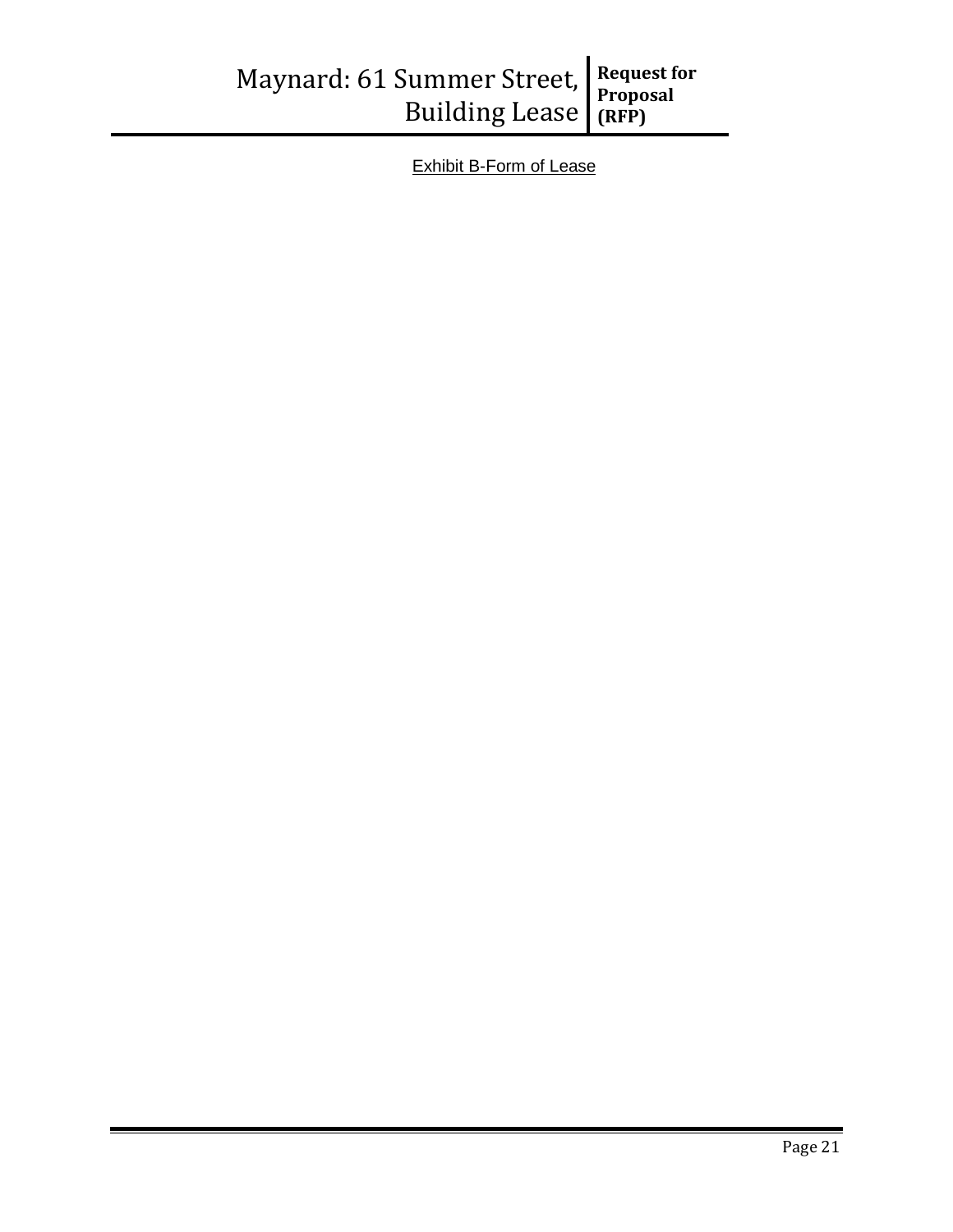### SAMPLE LEASE FOR 61 SUMMER STREET

### 1. PARTIES

THIS LEASE (hereinafter referred to as "LEASE") made this day of case, 2022, by and between the Town of Maynard, a municipal corporation established by law and existing in Middlesex County, Massachusetts, acting through its Select Board, who sign these presents in their official capacity and incur no liability jointly or severally in their individual capacities, and every other power and authority hereto enabling, (hereinafter referred to as "LESSOR"), and\_\_\_\_\_\_\_\_\_\_\_\_\_\_\_\_\_\_\_\_\_\_\_\_\_\_\_\_\_, a duly organized\_\_\_\_\_\_\_\_\_\_\_\_\_\_\_\_\_\_\_\_\_\_\_\_\_\_, in good standing, of \_\_\_\_\_\_\_\_\_\_\_\_\_\_\_\_\_\_\_\_\_\_\_\_\_\_\_(hereinafter referred to as "LESSEE").

## 2. PREMISES

WITNESSETH this LEASE, for and in consideration of the covenants hereinafter contained and made on the part hereof of the LESSEE, LESSOR does hereby demise and lease to the LESSEE the following described premises in the Town of Maynard, County of Middlesex, Commonwealth of Massachusetts, to wit:

The former "Fowler Middle School" building ("Building") and surrounding land ("Building Property") as shown on the Plan, attached hereto as Exhibit "A" and incorporated herein (collectively, the "Leased Premises"). The Leased Premises are part of the improvements and land located at 61 Summer Street, Maynard, Massachusetts ("Property"). The Leased Premises do not include the "Gymnasium" and the "Gymnasium Property" portions of the Property as shown on Exhibit A, and made a part of this LEASE;

together with all the LESSOR'S easements and appurtenances in adjoining and adjacent land and streets, reasonably required for the installation, maintenance, operation and service of sewer, water, gas, power and other utility lines for the use of the above-described parcel of land as a with handicapped accessible restroom facilities (hereinafter referred to as the "DEMISED PREMISES").

### 3. TERM

TO HAVE AND TO HOLD the same for a term of ten (10) years, more or less, commencing on the 2022, and expiring on the 30th day of June, 2032, with the option of two (2) extensions of five (5) year terms, inclusive, unless sooner terminated as hereinafter provided.

### 4. RENT AND SECURITY DEPOSIT

Rent: The LESSEE shall pay to the LESSOR annual rent for

| said DEMISED PREMISES in the sum of | _Dollars (\$______.00) per year, |
|-------------------------------------|----------------------------------|
| payable as follows:                 |                                  |

Security Deposit: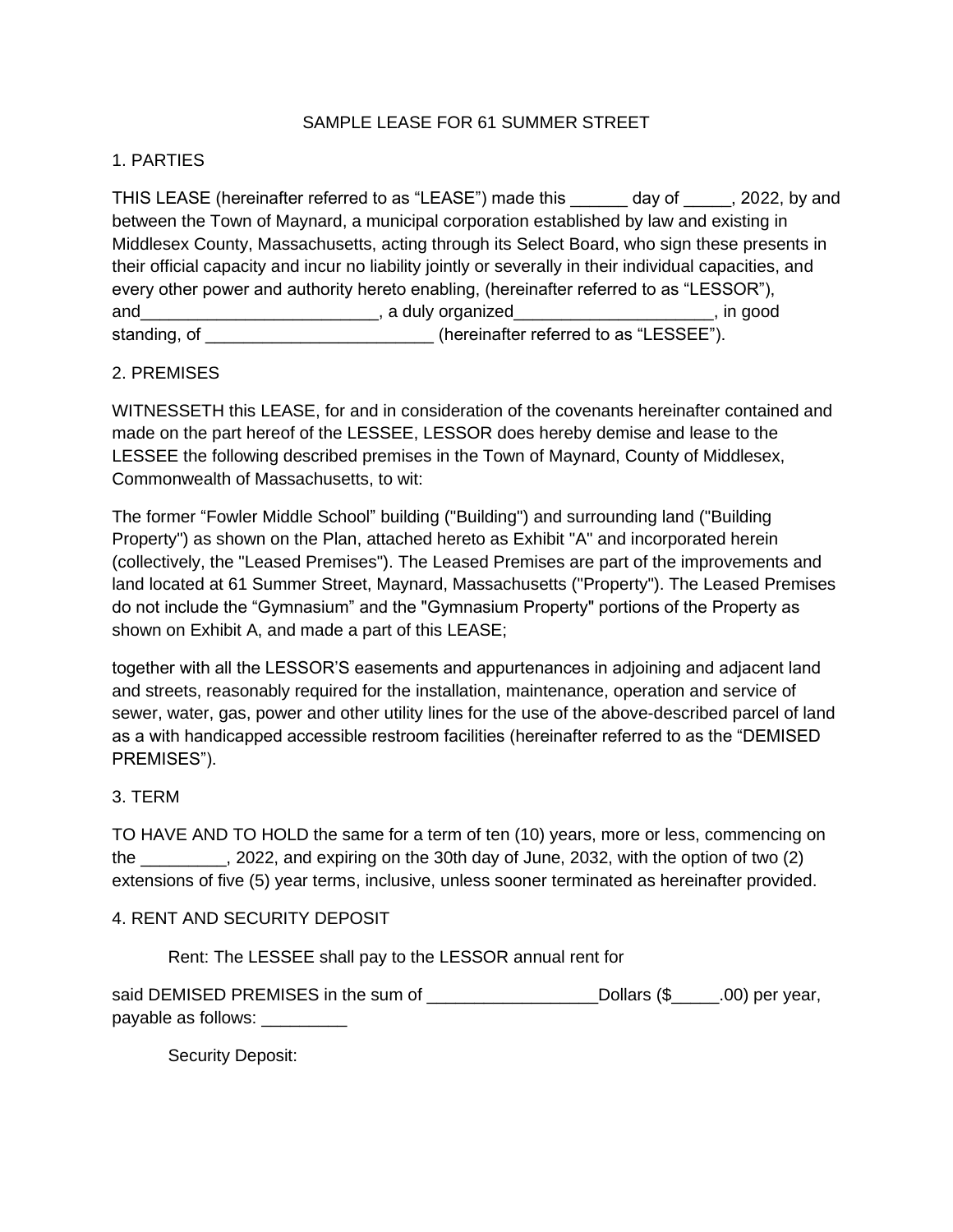a. LESSEE agrees that \$\_\_\_\_\_\_\_\_\_\_\_\_\_\_.00 (\_\_\_\_\_\_\_\_\_ and no/00 dollars), being an amount equal to three (3) months' rent will be paid upon execution and delivery of this Lease, and that LESSOR shall hold the same, throughout the term of this Lease, as security for the performance by LESSEE of all obligations on the part of LESSEE to be kept and performed. In no event shall said security deposit be deemed to be a prepayment of rent nor shall it be considered a measure of liquidated damages. LESSOR shall have the right from time to time without prejudice to any other remedy LESSOR may have on account thereof, to apply such deposit, or any part thereof, to cure a default by LESSEE hereunder or LESSOR's damages arising from any default on the part of LESSEE. If any amount of such deposit is so applied, LESSEE shall pay the amount so applied to LESSOR upon demand therefor. LESSEE not then being in default, LESSOR shall return the deposit, or so much thereof as shall not have theretofore been applied in accordance with the terms of this Paragraph to LESSEE on the expiration or earlier termination of the Lease Term and surrender of possession of the Premises by LESSEE to LESSOR. While LESSOR holds such deposit, LESSOR shall have no obligation to pay interest on the same and shall have the right to commingle the same with LESSOR's other funds. If LESSOR conveys LESSOR's interest under this Lease, the deposit or any part thereof not previously applied may be turned over by LESSOR to LESSOR's grantee, and if so turned over, LESSEE agrees to look solely to such grantee for proper application of the deposit in accordance with the terms of this Paragraph and the return thereof in accordance herewith. Neither a successor LESSOR, the holder of a mortgage shall ever be responsible to LESSEE for the return or application of any such deposit, whether or not it succeeds to the position of LESSOR hereunder, unless such deposit shall have been received in hand by such successor, holder or ground LESSOR.

## 5. COMMENCEMENT OF RENT

Any provision of this LEASE notwithstanding, the accrual of rent under this LEASE shall commence on  $\qquad \qquad$ , 2022

### 6. TIME OF THE ESSENCE

The parties agree that time is of the essence in respect to the agreements contained herein. The failure of the LESSEE to adhere to any date/time schedules contained herein shall constitute a default under this LEASE. Any default hereunder by the LESSEE shall be grounds for the LESSOR, at its sole option and election, to terminate this LEASE and declare the same null and void, of no further force and effect, and without recourse to LESSEE.

In accordance with the Plan, Exhibit A, referenced in paragraph 2 above, The LESSEE, at its own cost and expense, shall procure all necessary licenses and permits for the erection of, signs and other desired improvements.

### 7. LESSOR'S ACCESS

The LESSEE shall provide LESSOR with a set of keys, entry cards, and alarm codes, if any, for access to the DEMISED PREMISES. The LESSOR and/or its agents may, during LESSEE'S normal business hours, with reasonable advanced notice to LESSEE, enter to view the DEMISED PREMISES. The LESSOR may remove placards and signs not approved and affixed as herein provided, and make repairs and alterations as LESSOR deems necessary. In the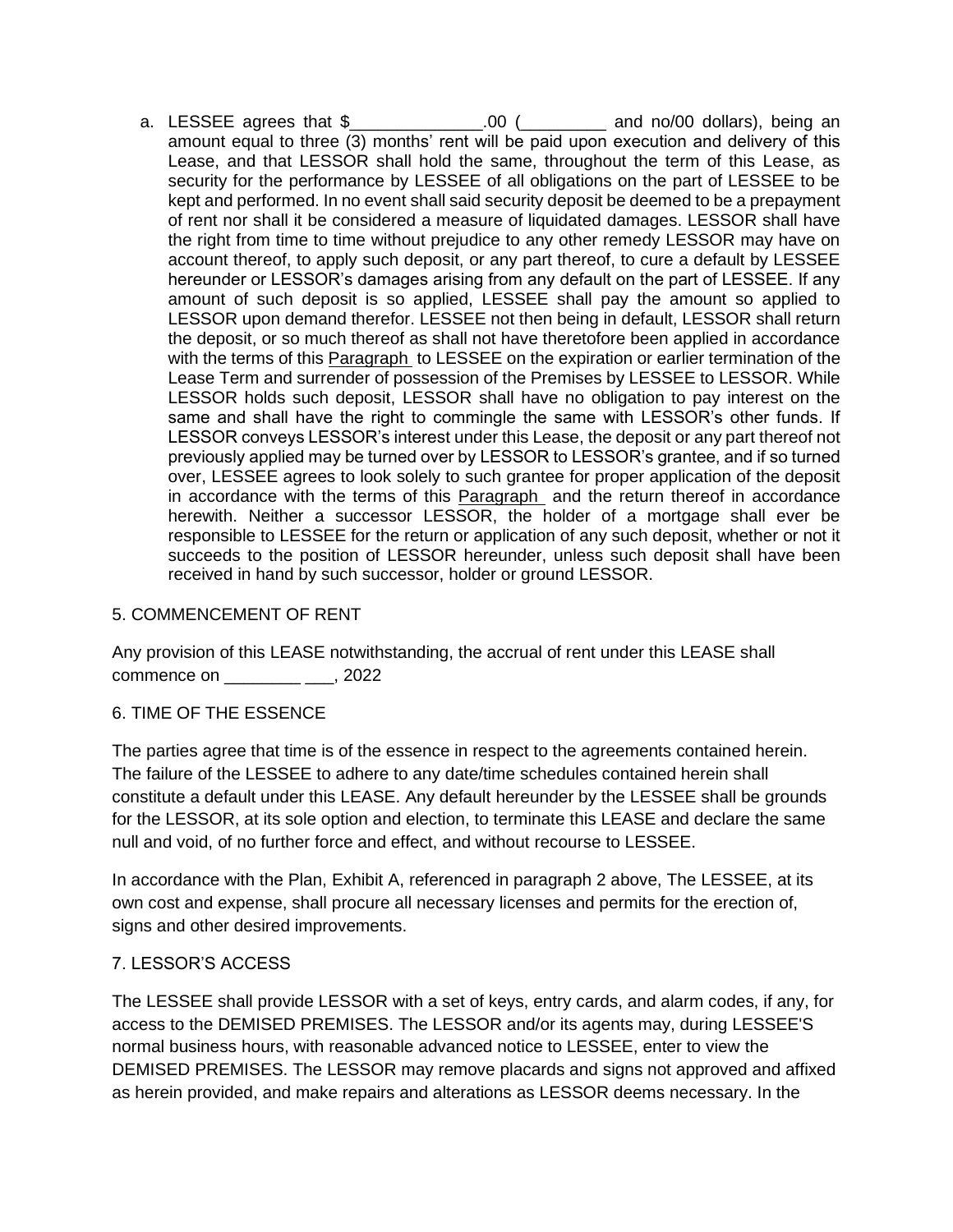event of a bona fide emergency, LESSOR and/on its agents shall have the right to enter the DEMISED PREMISES at any time and without notice to LESSEE. In such instances, as soon as practicable thereafter, LESSOR shall notify LESSEE of LESSOR'S entrance into the DEMISED PREMISES. LESSOR may, during LESSEE'S normal business hours with reasonable advanced notice, show the DEMISED PREMISES to others, and at any time within ninety (90) days before the expiration of the term, may affix to any suitable part of the DEMISED PREMISES a notice for letting or selling the DEMISED PREMISES, and keep the same so affixed without hindrance or molestation, so long as it does not interfere with LESSEE'S business operation.

# 8. WAIVER

One or more waivers of any covenant or condition by LESSOR shall not be construed as a waiver of a subsequent breach of the same or any other covenant or condition by the LESSEE. The failure of LESSOR to seek redress for violation of, or to insist upon strict performance of, any term, covenant or condition in this LEASE shall not prevent a similar subsequent act from constituting a default under this LEASE.

# 9. ACCEPTANCE OF CONDITION

LESSEE'S possession of the DEMISED PREMISES shall constitute LESSEE'S acknowledgment that the DEMISED PREMISES are in an acceptable condition. Should any standard or regulation hereafter be imposed on LESSOR or LESSEE by any body, federal, state, county or municipal charged with the establishment, regulation and enforcement of occupational, health, or safety standards for employers and employees applicable to the DEMISED PREMISES, then LESSEE agrees, at LESSEE'S sole cost and expense, to comply promptly with such standards or regulations.

# 10. ZONING LAWS

The LESSEE warrants that the use of the DEMISED PREMISES will be as a "office building or medical center which is a preexisting non confuting use in a single residence district. The LESSEE hereby acknowledges that the LESSOR is relying upon said representation and warranties in executing this LEASE and that matters so represented and warranted are material in nature and the LESSEE accordingly agrees that any breach of warranty or misrepresentation will be grounds for the LESSOR, at its sole option and election, to terminate this LEASE.

# 11. USE OF PREMISES AND HOURS OF OPERATION

The LESSEE shall use the DEMISED PREMISES only for the purpose of operating office building or medical center . Said facilities shall be in accordance with the provisions of this LEASE, in compliance with all federal, state, county, and municipal laws, ordinances, codes, rules and regulations, and with the Request For Proposals ("RFP"), incorporated herein by reference and made a part of this LEASE. LESSEE shall allow public access only between the hours of 7:00 am thru 11:00 pm, inclusive, seven (7) days per week. The LESSEE may operate the for additional time periods for emergency office visits.

# 12. COMPLIANCE WITH LAWS AND BYLAWS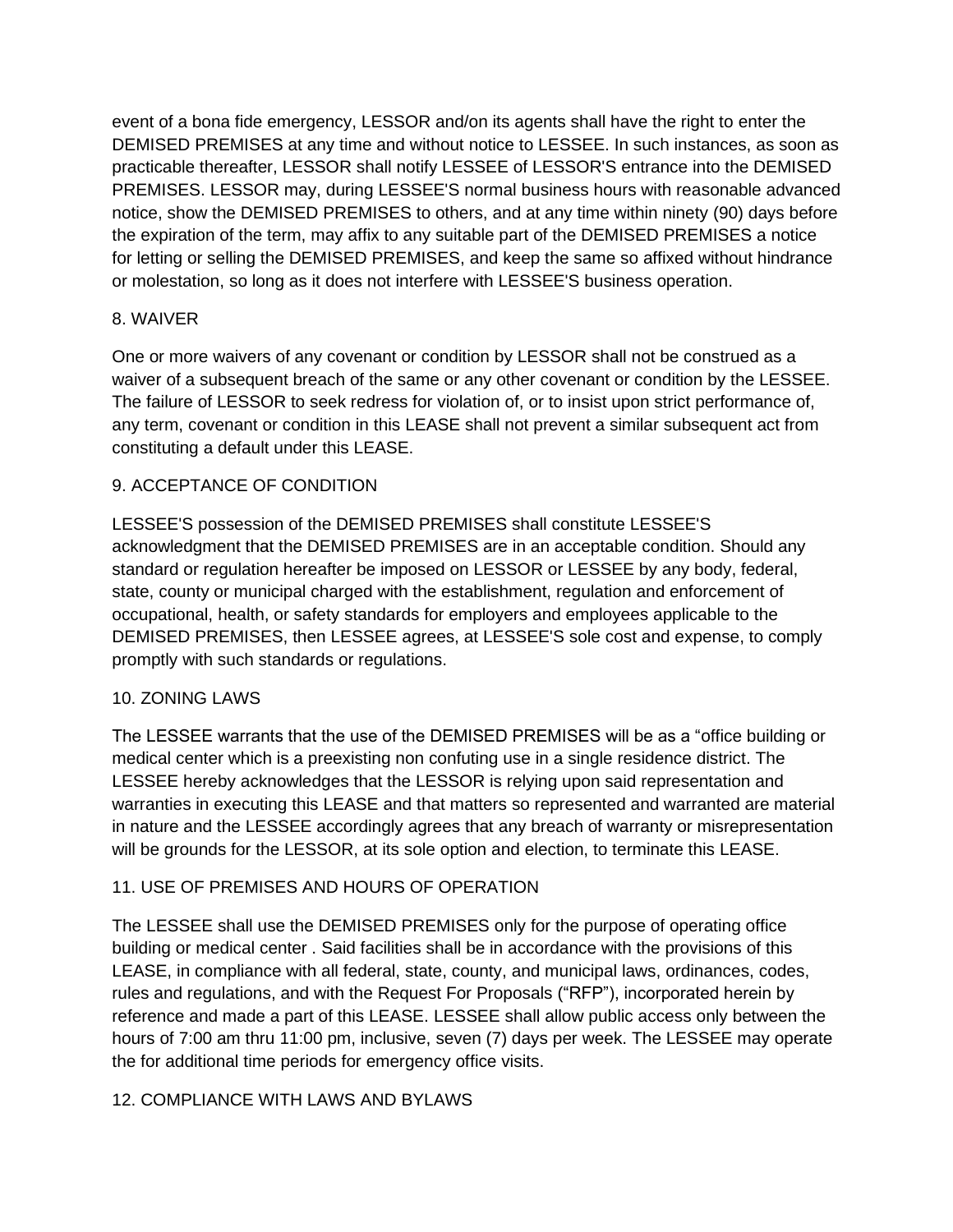The LESSEE shall comply with all federal, state, county and municipal laws and any and all rules, ordinances, codes and regulations of any duly constituted authority presently affecting or respecting the DEMISED PREMISES in the construction of "LESSEE'S Improvements" herein, and LESSEE'S obligation for the construction of such improvements shall also include the erection of any further improvements that may be required by all applicable laws, bylaws, rules and regulations.

The LESSEE shall comply with all federal, state, county and municipal laws and all ordinances, codes, rules and regulations, present and future, of any duly constituted authority affecting or respecting the use or occupancy of the DEMISED PREMISES by the LESSEE, or the business at any time thereon transacted by the LESSEE after the commencement of the term of this LEASE.

The LESSEE shall at all times maintain the DEMISED PREMISES, the building thereon, and all appurtenances in a clean and sanitary condition, and according to all applicable federal, state, county and municipal laws, ordinances, codes, rules and regulations and the directions of the LESSOR.

# 13. INSURANCE

The LESSEE hereby covenants and agrees at all times during the term hereof to obtain and maintain and keep in force for the mutual benefit of the LESSOR and the LESSEE general public liability insurance against claims for personal injury, death or property damage occurring in, on or about the DEMISED PREMISES and the land or sidewalks adjacent to the DEMISED PREMISES in the following amounts:

Bodily Injury: per person. . . . \$1,000,000.00

per accident. . . \$3,000,000.00

Property Damage. . . . . \$1,000,000.00 per occurrence / \$3,000,000.00 aggregate

The LESEE further covenants and agrees at all times during the term hereof to obtain and maintain general public liability insurance that lists the LESSOR as additional insured.

The LESSEE further covenants and agrees at all times during the term hereof to obtain and maintain and keep in force for the mutual benefit of the LESSOR and the LESSEE or anyone claiming by, through or under them, fire, extended coverage, flood, vandalism and malicious mischief and other permanent improvements demised hereunder in one hundred percent (100%) replacement value form.

The LESSEE further covenants and agrees that the insurance required to be carried hereunder shall be placed with such insurance companies as shall be approved by the LESSOR.

The parties further covenant and agree that the LESSOR and LESSEE and anyone claiming by, through or under them shall be named as co-insureds and loss payees as their respective interests may appear in the above referenced policies, and that the LESSEE shall deliver to the LESSOR Certificates of said insurance and of renewals thereof from time to time as they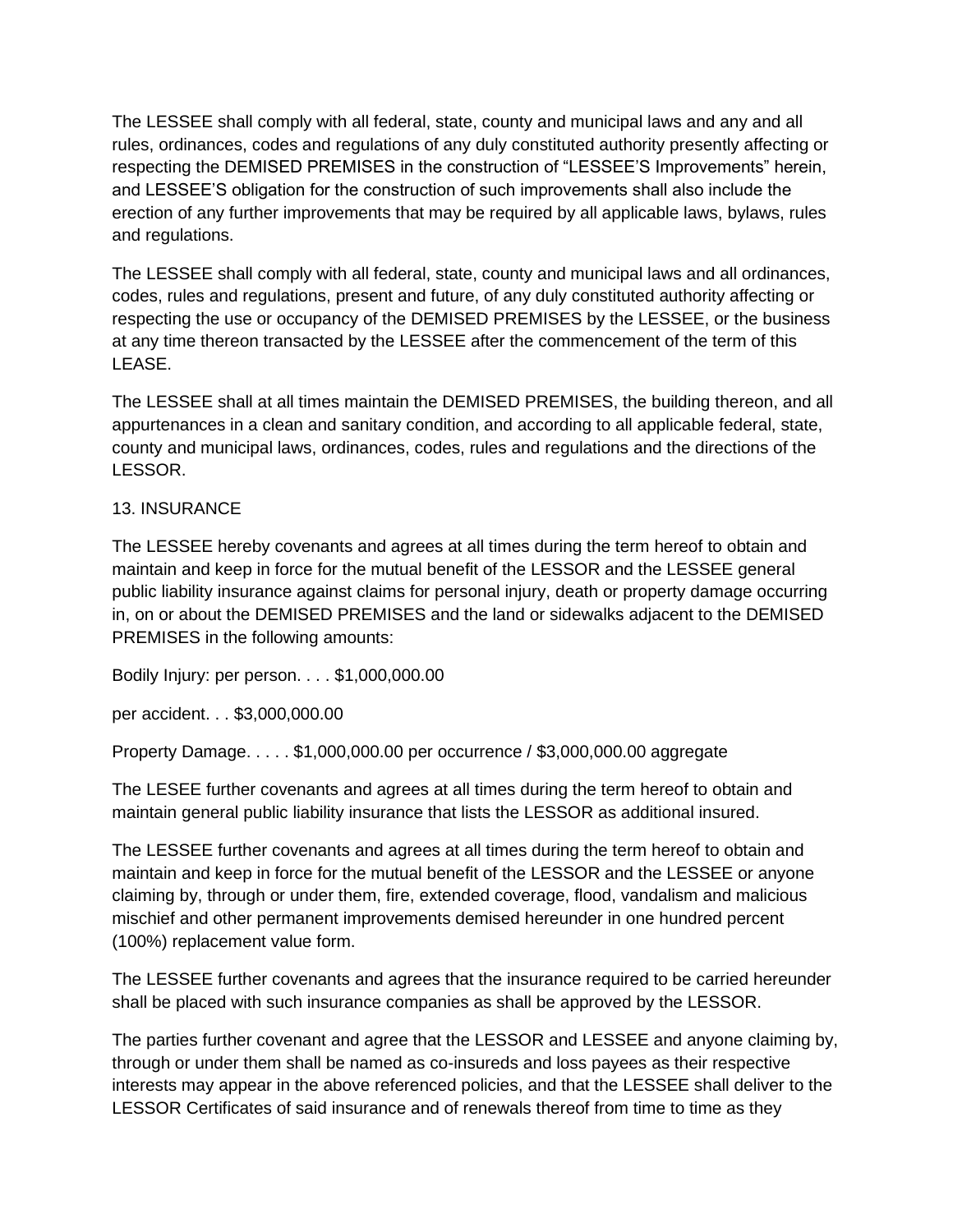become effective during the term of this LEASE. All such Certificates shall, it the company so permits, provide that such policies shall not be cancelled without at least a thirty (30) days written notice of cancellation to each insured so named. The LESSEE further covenants and agrees that the portion of such insurance proceeds which are payable as a result of any such loss representing the interest of the LESSOR in the DEMISED PREMISES, including LESSEE'S improvements thereon, shall be paid directly by the insurer to the LESSOR.

## 14. INDEMNIFICATION

The LESSEE shall indemnify, save harmless and defend the LESSOR from and against all losses, damages, costs, claims, suits, liabilities and expenses of any sort or nature, and from liability to any person for injury or property damage arising out of or relating to the use, work and activities permitted or required under this LEASE.

# 15. TAXES, UTILITIES, AND RUBBISH/TRASH REMOVAL

The LESSEE agrees to pay as they become due the LESSEE'S utilities, including without limitation electricity, cable, water, and sewer, and the LESSEE further agrees to pay as they become due the taxes and assessments upon the DEMISED PREMISES including the land, improvements, and personal property in accordance with the provisions of section 3A of chapter 59 of the General Laws. LESSEE further agrees at LESSOR'S sole cost to be responsible for the removal of rubbish, trash from all dumpsters, trash barrels, cans and canisters located on or at the DEMISED PREMISES.

In the event the LESSEE shall fail when and as due the foregoing taxes and charges, said action or non-action shall be deemed an immediate default hereunder.

### 16. REPAIRS

The LESSEE shall maintain the DEMISED PREMISES in good structural repair, shall make all repairs and replacements necessitated by any cause and shall make all repairs or replacements necessitated by peril covered by a standard Fire and Extended Coverage Insurance Policy, subject to terms of paragraph 13 herein. The LESSEE shall make all necessary repairs and replacements relative to the underground portion of the sewer and water system. The LESSEE shall make any and all repairs and/or replacements of the HVAC system and shall at all times be responsible for the good repair and maintenance of the entirety of the building, grounds and the parking lot. All repairs and replacements estimated to cost more than Ten Thousand Dollars (\$10,000.00) shall be made only with the LESSOR'S prior written consent. The LESSOR shall, at all times, have the right to inspect the progress of said repairs and replacements and waives no rights hereunder to demand proper and timely performance of all covenants related to said repairs, alterations, improvements, replacements and other construction as required or permitted by this LEASE.

If the LESSEE fails to commence making any repairs or replacements which the LESSEE is obligated hereunder to make within five (5) days after the LESSOR gives written notice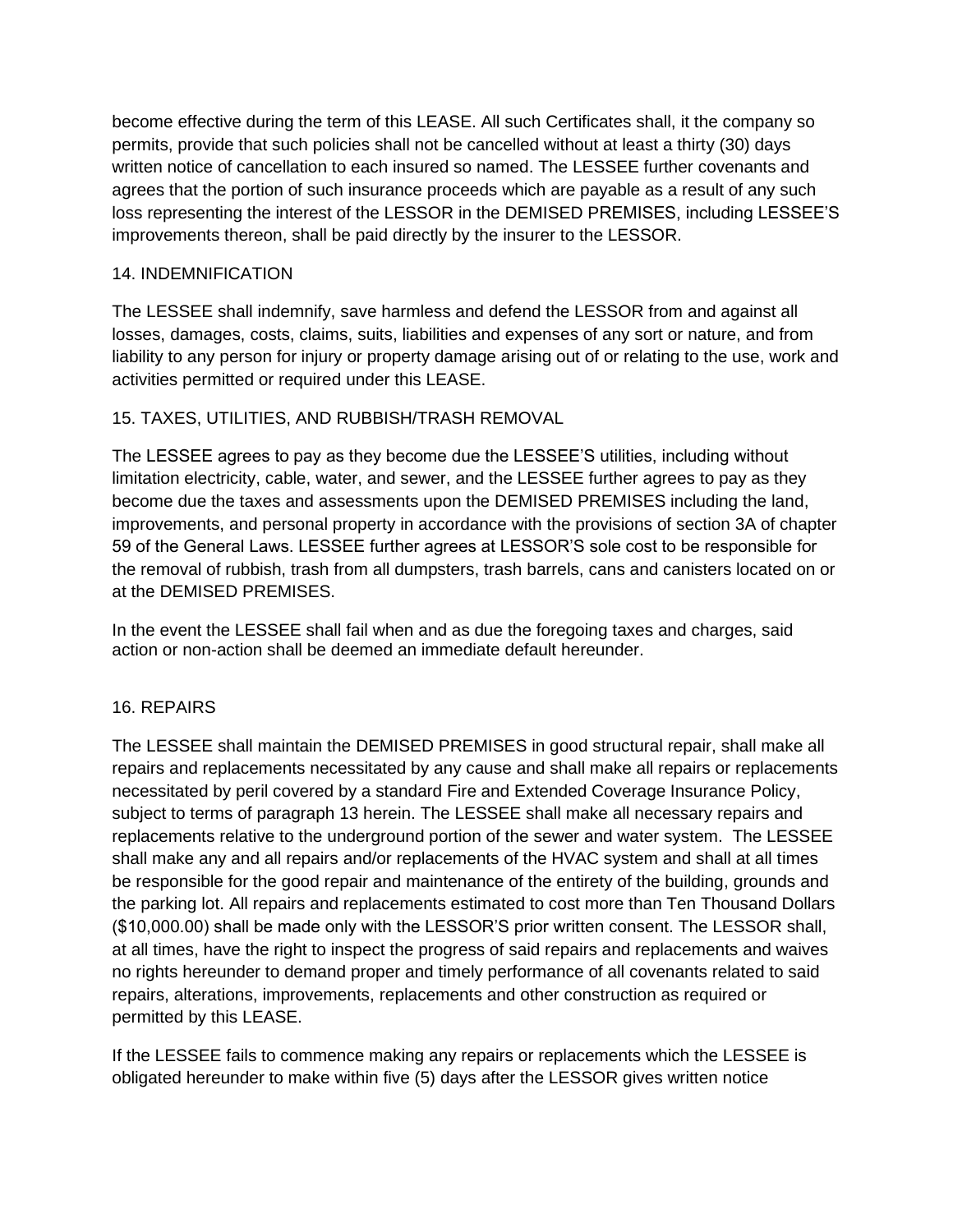requesting the LESSEE to do so, or fails to complete the same promptly, the LESSOR may at its option terminate this LEASE upon written notice to the LESSEE.

# 17. ALTERATIONS AND INSTALLATION OF EQUIPMENT

The LESSEE may make alterations, additions and improvements to the DEMISED PREMISES from time to time during the term of this LEASE, provided that all such alterations, additions and improvements estimated to cost more than Ten Thousand Dollars (\$10,000.00) may be made only with the LESSOR'S prior written consent. The LESSEE shall not, however, disturb or interfere in any manner with the use of the handicapped-accessible restroom facilities.

The LESSEE shall have no authority to create or place any lien or encumbrance of any kind whatsoever upon or in any manner to bind the interest of the LESSOR in the DEMISED PREMISES or any replacement thereof, without the prior written consent of the LESSOR, and the LESSEE covenants and agrees to promptly pay all sums legally due and payable by it on account of any labor performed upon the DEMISED PREMISES upon which any lien is or can be asserted against the DEMISED PREMISES or the improvements thereon.

The LESSEE is hereby expressly given the right at any time during the term of this LEASE or any extension thereof and for a period of ten (10) days after the termination of this LEASE, or any extension thereof, by lapse of time or otherwise, provided however, LESSEE is not in default of the terms and conditions of this LEASE, to enter upon to remove from said DEMISED PREMISES the personal property of the LESSEE, but shall not be obligated to do so, and upon failure to so remove as heretofore provided such personal property shall become the property of the LESSOR.

# 18. MECHANICS' LIENS

The LESSEE agrees to pay when due all sums of money that may become due for, or purported to be due for, any labor, services, materials, supplies, or the LESSEE'S equipment which are alleged to have been furnished or to be furnished for the LESSEE, in or about the DEMISED PREMISES, and which may be secured by any mechanics', materialman's or other lien against the DEMISED PREMISES and/or the LESSEE'S interest therein. The LESSEE will cause each such lien to be fully discharged and released at the time the performance of any obligation secured by any such lien matures and/or becomes due, provided, however, that if the LESSEE desires to contest any such lien, it may do so, but notwithstanding any such contest, if such lien shall be reduced to final judgment and such judgment or such process as shall be issued for the enforcement thereof, is not promptly stayed or is so stayed and said stay thereafter expires, then and in that event the LESSEE shall forthwith pay and discharge the said judgment.

# 19. LESSOR'S RIGHT TO CURE LESSEE'S DEFAULTS

The LESSEE agrees that if the LESSEE fails to pay any interest, principal, cost or other charge upon any mortgage or mortgages or other liens or encumbrances affecting the DEMISED PREMISES when any of the same become due, or if the LESSEE fails to make any repairs or do any work required of the LESSEE by the provisions of this LEASE, or in any other respect fails to perform any other covenant or agreement contained in this LEASE to be performed by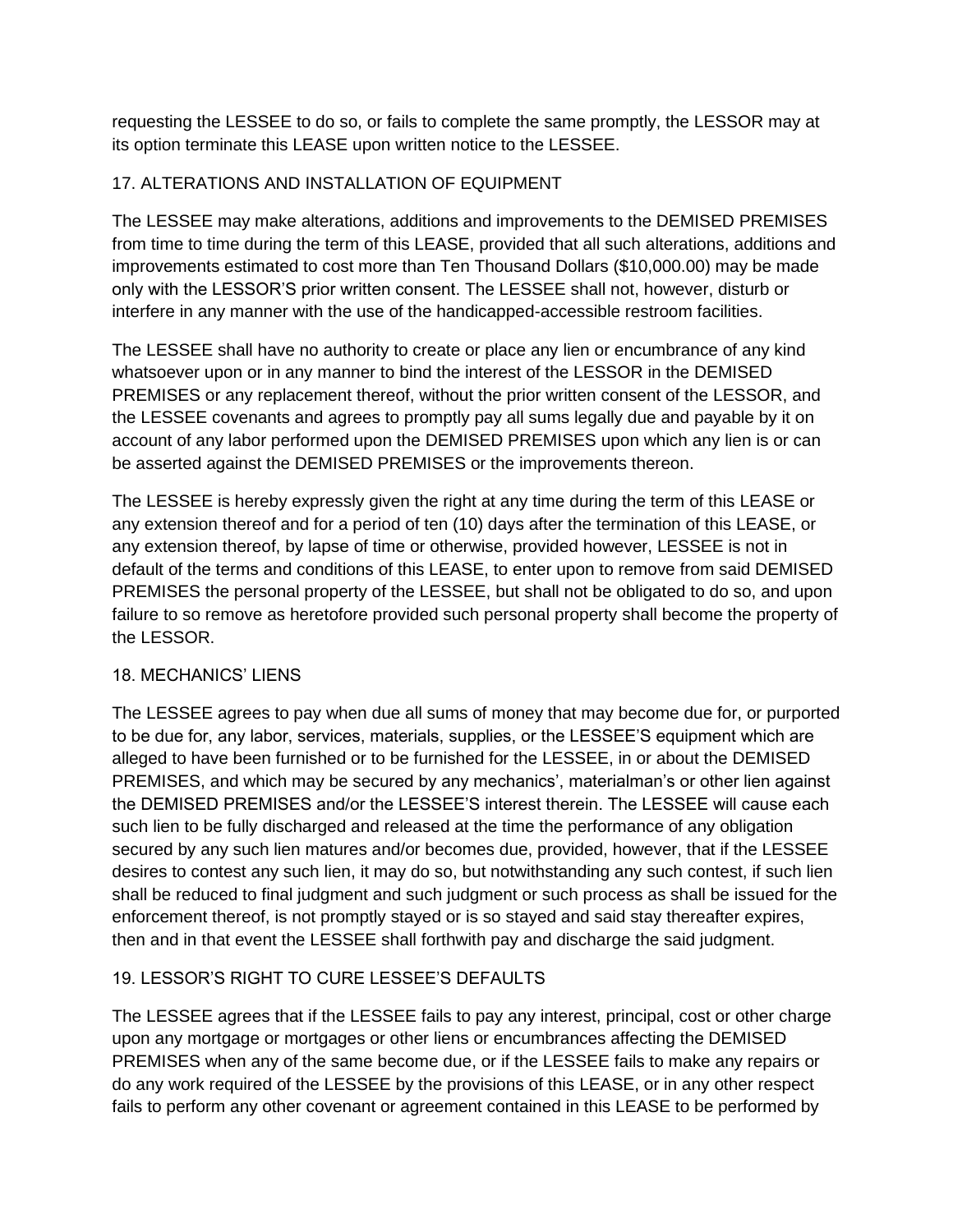the LESSEE, then and in such event after the continuance of any such failure or default for ten (10) days after notice in writing thereof is given by the LESSOR to the LESSEE, notwithstanding any delay or forbearance in giving such notice, the LESSOR may, without being under any obligation to do so, pay such principal, interest, costs and other charges, and cure such defaults all on behalf of and at the expense of the LESSEE. The LESSOR may further do all necessary work and make all necessary payments in connection with, including without limitation reasonable attorneys' fees, costs and charges of or in connection with any legal action which may be brought. The LESSEE agrees to pay the LESSOR forthwith any amount so paid by the LESSOR, together with interest thereon at the maximum rate allowed by law. The LESSEE shall further indemnify the LESSOR against all loss of rent or other payments which the LESSOR may incur by reason of such termination during the remainder of the LEASE term. All sums charged by the LESSEE to the LESSOR hereunder shall be indebtedness of the LESSEE to the LESSOR payable on demand.

## 20. DAMAGE TO OR DESTRUCTION OF IMPROVEMENTS

If the building on said DEMISED PREMISES shall be damaged or rendered un-Lesseeable by fire or other casualty, the LESSEE shall within thirty (30) days from the date of said damage or destruction commence to repair or replace said building according to the LESSOR'S plans and specifications so that the LESSEE may continue in occupancy, and the same shall be completed within a reasonable time thereafter. Rental payments and other payments and fees due under this LEASE shall not be abated during any said period of un-Lesseeability. The parties further agree that in the event the LESSEE has not commenced construction within thirty (30) days from the date of damage causing the building to be rendered un-Lesseeable, the LESSOR may thereupon and without further notice to the LESSEE commence to repair or replace said building. In the event the LESSOR makes said repairs or replacements, the LESSEE shall be liable to the LESSOR for any and all costs and expenses of the LESSOR in making the same and the LESEE shall be required to reimburse the LESSOR for any such costs or expenses which the LESSOR expends for replacement or repair of improvements necessitated by the occurrence of a casualty other than that covered by insurance as required in paragraph 13 of this LEASE. If the LESSEE fails to reimburse the LESSOR within ten (10) days after receiving the LESSOR'S invoice, the LESSOR shall have the right to institute legal action in law or equity to recover its expenses, terminate this LEASE and without recourse to LESEE.

The parties agree that if the building cannot be repaired or replaced within one hundred fifty (150) days after such damage to the building due to the inability of either party to obtain materials or labor needed, strikes or acts of God or governmental restrictions that would prohibit, limit or delay said construction, then the time for completion of said repairs and replacements shall be extended accordingly, provided, however, that in any event, if the repair or replacement of the building cannot been completed within a period of two hundred ten (210) days from the date of damage or destruction causing un-Lesseeability, either party may at its option terminate this LEASE, provided further, any such delay is not a result of LEESEE'S conduct, action or inaction.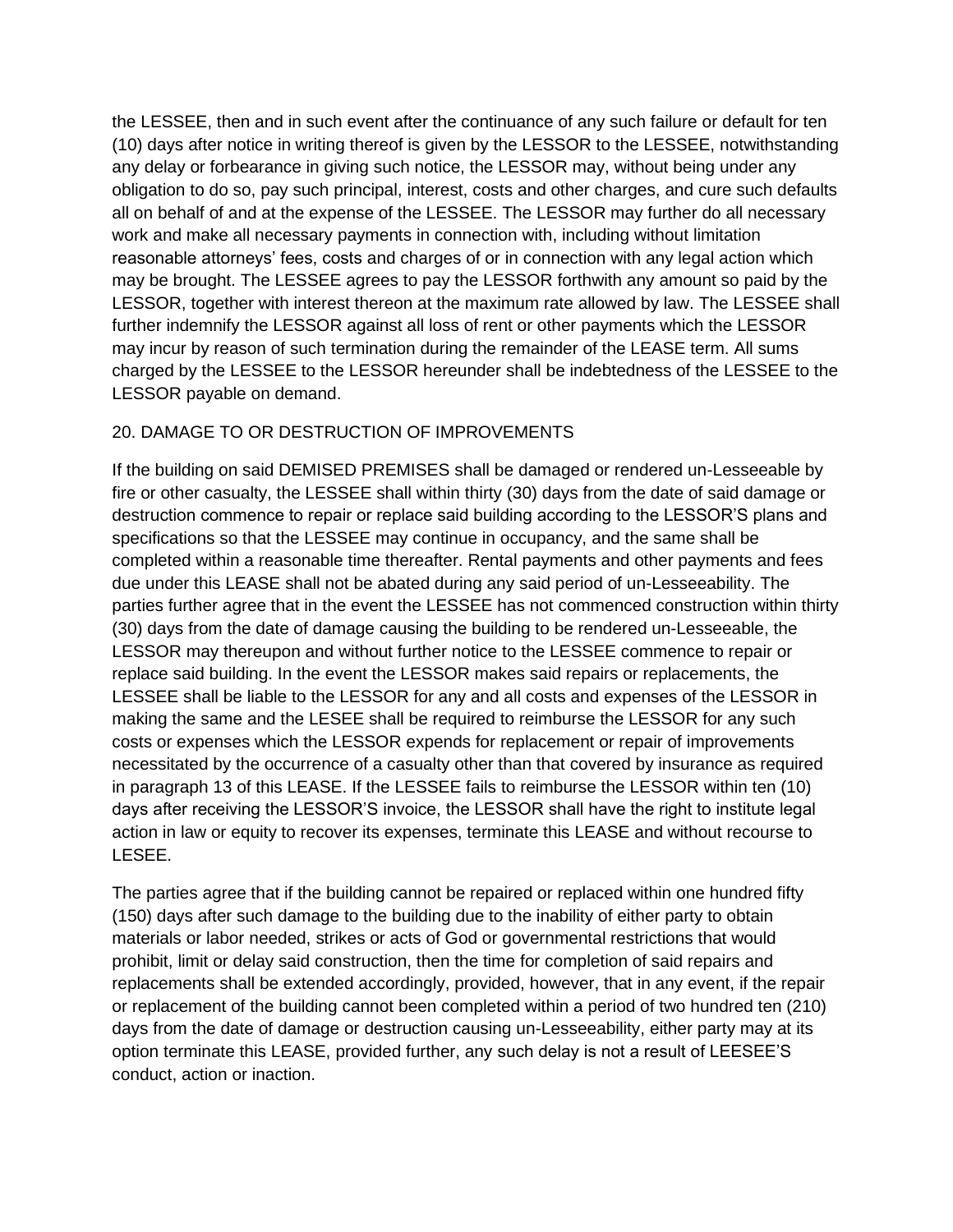### 21. ASSIGNMENT AND SUBLETTING

Lessee shall not assign this Lease or sublet all or any part of the Premises or make any other transfer of its interest in the whole or any portion thereof, directly or indirectly, at any time during the Lease Term without the prior written consent of Lessor which consent Lessor may withhold in its sole discretion. In the event the Lessor consents to said assignment, no such assignment shall release or discharge Lessee from any obligations or liabilities set forth in this Lease, which obligations and liabilities shall continue to be direct and primary in any event, nor shall it reduce or increase Lessor's obligations hereunder.

Lessor may assign any and all of its rights under this Lease to any other entity which by reason of purchase, financing, letting or otherwise controls the Premises or the Land. Lessor shall provide notice to the Lessee of said assignment along with a change of any address to which Notice hereunder shall be provided if different than as stated herein

# 22. LESSOR'S RIGHT TO TERMINATE LEASE AND TAKE POSSESSION, REMEDIES AND DAMAGES

# A. Right to Terminate and Take Possession

If the LESSEE shall neglect or fail to perform or observe any of the covenants contained in this LEASE and on the LESSEE to be performed or observed, or if the estate created shall be taken on execution, or by other process of law, or if the LESSEE shall be declared bankrupt or insolvent according to law, or if any assignment shall be made of the LESSEE'S property for the benefit of creditors, notwithstanding any license or any former breach of covenant or waiver of the benefit hereof or consent in a former instance, the LESSOR may declare this said LEASE and term ended, and enter into said DEMISED PREMISES, or any part thereof, either with or without process of law, and expel the LESSEE or any entity or person occupying the same in or upon the DEMISED PREMISES, using such force as may be necessary, and to repossess and enjoy said DEMISED PREMISES as in the LESSOR'S former estate without being deemed guilty of any manner of trespass, and without prejudice to any remedies which might otherwise be used for arrears of rent or preceding breach of covenant, and upon entry as aforesaid this LEASE and term shall terminate and the DEMISED PREMISES together with improvements thereon, including replacements thereof, shall unconditionally and without cost become the property of the LESSOR.

In the event of termination of this LEASE, written Certification from the LESSOR that the LEASE has been terminated shall be conclusive, and upon recording of said Certification this LEASE shall be null and void and without recourse to LESSEE.

# **B. Remedies; Damages**

(a) After an Event of Default by Lessee, Lessor may, by written notice to Lessee, elect to terminate this Lease; and thereupon (and without prejudice to any remedies which might otherwise be available for arrears of Rent or preceding breach of covenant or agreement and without prejudice to Lessee's liability for damages as hereinafter stated), upon the giving of such notice, this Lease shall terminate as of the date specified therein as though that were the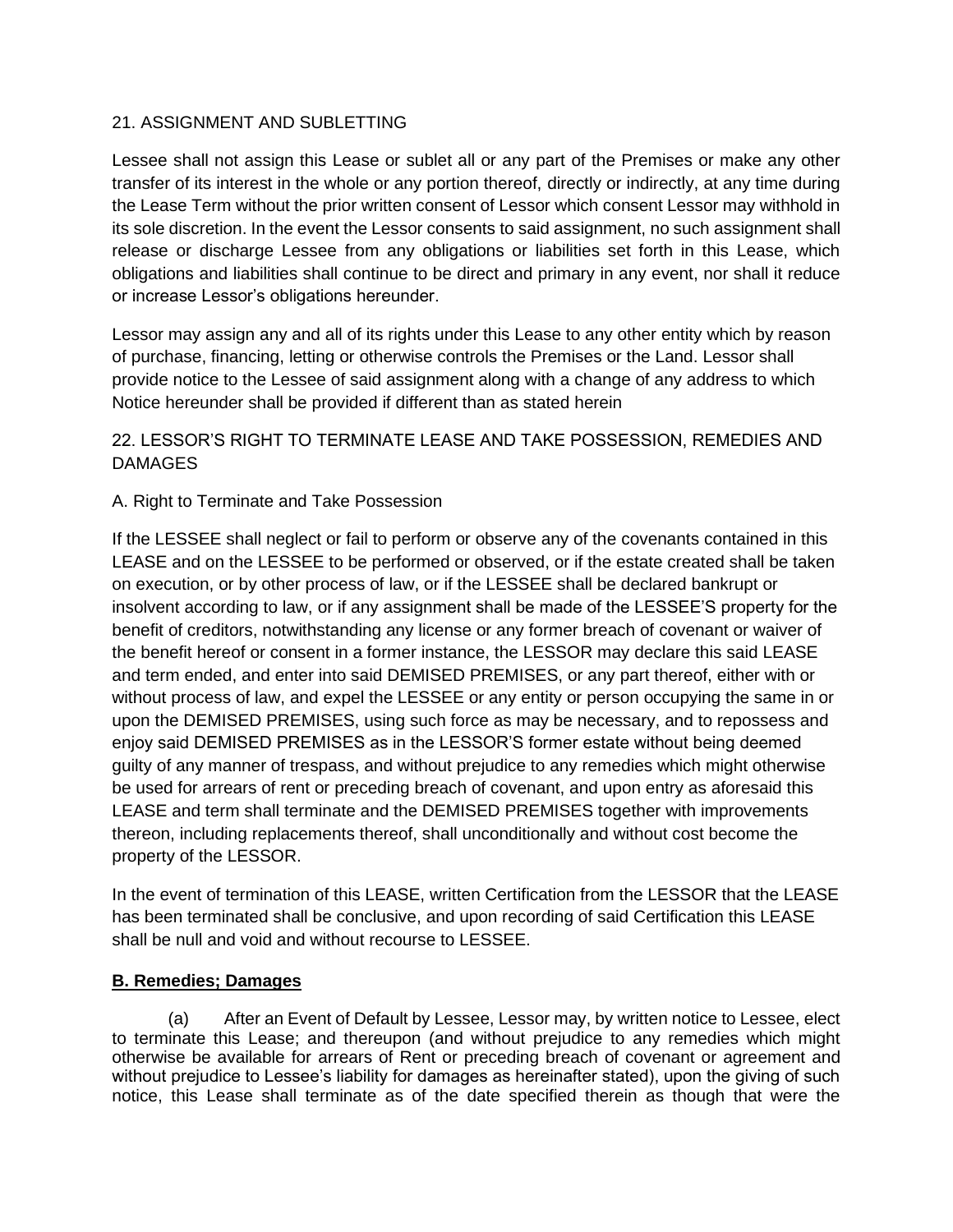Expiration Date. Upon such termination, Lessor shall have the right to utilize the Security Deposit and apply the proceeds thereof to its damages hereunder. Without being taken or deemed to be guilty of any manner of trespass or conversion, and without being liable to indictment, prosecution or damages therefor, Lessor may, by lawful process, enter into and upon the Premises (or any part thereof in the name of the whole); repossess the same, as of its former estate; and expel Lessee and those claiming under Lessee. The words "re-entry" and "re-enter" as used in this Lease are not restricted to their technical legal meanings.

(b) Lessee covenants with Lessor that in case of such termination, or in case of termination under statute for default of Lessee, Lessee shall pay to Lessor all Rent due and owing hereunder up to the time of such termination, and shall continue to be liable for any preceding breach of covenant. In addition, Lessee shall at the election of Lessor (which election may be made or changed at any time or from time to time before the settlement), pay:

(i) as liquidated damages for so much of the remaining Term as is covered thereby, and at the same times and in the same installments as are specified in this Lease, sums equal to the Rent or, if the Premises shall have been relet by Lessor, sums equal to the excess of the rental and other payments last mentioned over the net sums actually received by Lessor for the period to which the Rent relate, it being understood that any such re-letting may be for a period equal to or shorter or longer than the remaining Term; and *provided*, that (x) in no event shall Lessee be entitled to receive any excess of such net rents over the sums payable by Lessee to Lessor hereunder and (y) in no event shall Lessee be entitled in any suit for the collection of damages pursuant to this provision to a credit in respect of any net rents from a re-letting except to the extent that such net rents are actually received by Lessor prior to the commencement of such suit. If the Premises or any part thereof should be re-let in combination with other space, then proper apportionment on a square foot area basis shall be made of the rent received from such re-letting and of the expenses of re-letting),

(c) In addition to the foregoing Lessee agrees to pay to Lessor on demand all expenses incurred by Lessor in order to (i) obtain possession of the Premises, (ii) make such alterations, improvements, repairs, replacements, renovation and restoration as Lessor deems reasonably necessary or advisable to put the Premises in reasonably good and rentable repair, order and condition, and (iii) relet the Premises, including, without limitation, the reasonable fees of attorneys, brokers, engineers and architects, commercially reasonable free rent and lessee improvement contributions.

(d) Lessor may bring suit(s) for the recovery of damage, or any installments thereof, from time to time at its election and nothing contained herein shall be deemed to require Lessor to postpone suit until the date when the Term would have expired if it had not been earlier terminated. Nothing herein contained shall be construed as limiting or precluding the recovery by Lessor against Lessee of any sums or damages to which, in addition to the damages particularly provided above, Lessor may be lawfully entitled to by reason of any Event of Default hereunder.

(e) In lieu of any other damages and in lieu of full recovery by Lessor of all sums payable under all the foregoing provisions of this Section, Lessor may, by written notice to Lessee, at any time after this Lease is terminated under any of the provisions herein contained or is otherwise terminated for breach of any obligation of Lessee and before such full recovery, elect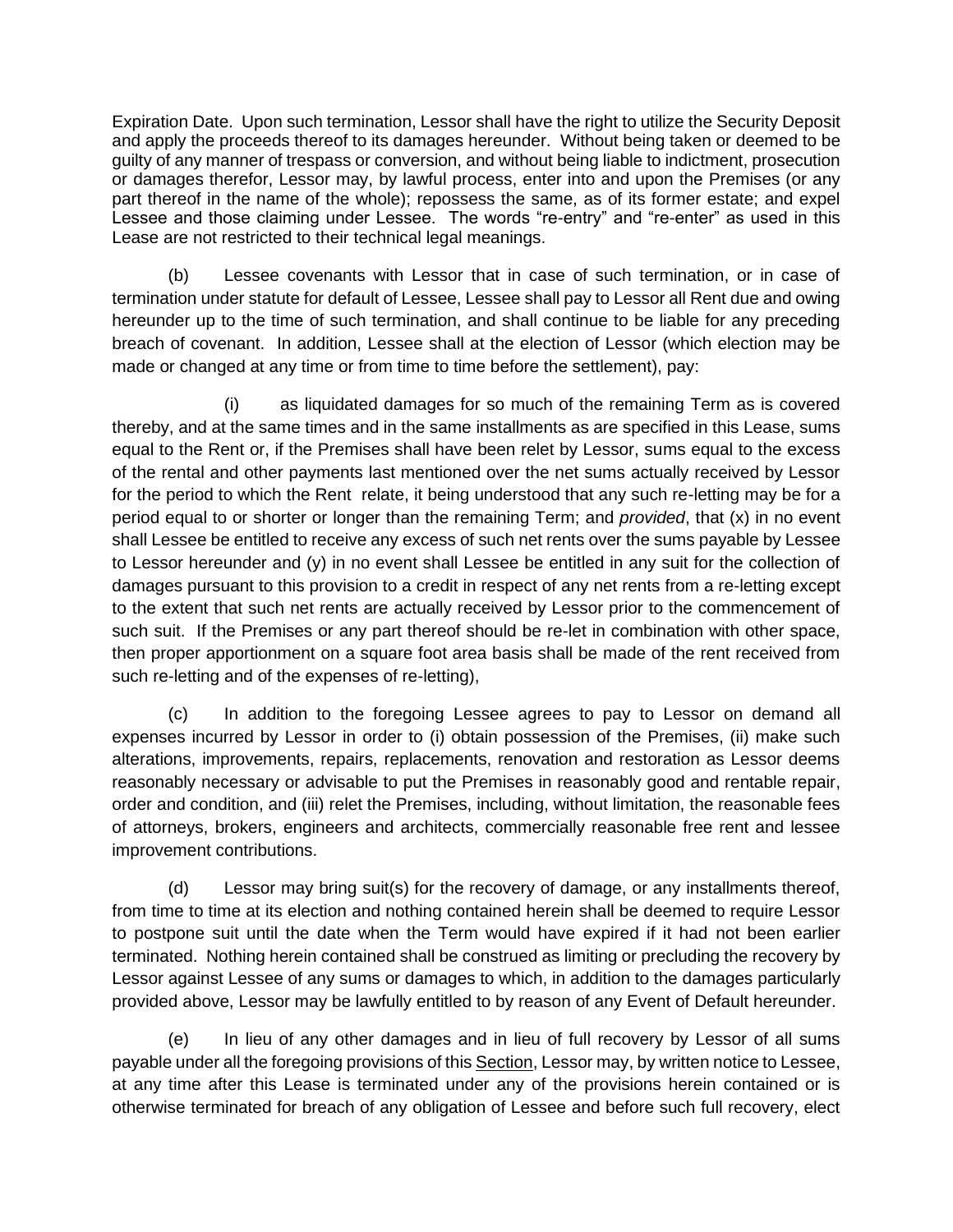to recover, and Lessee shall thereupon pay, as liquidated damages, an amount equal to the aggregate of (x) an amount equal to the lesser of (1) Rent accrued under this Lease in the twelve (12) months immediately prior to such termination, or (2) Rent payable during the remaining months of the Term if this Lease had not been terminated, plus (y) the amount of Rent accrued and unpaid at the time of termination, less (z) the amount of any recovery by Lessor under the foregoing provisions of this Section up to the time of payment of such liquidated damages.

(f) If Lessee shall default in the performance of any covenant on Lessee's part to be performed in this Lease contained, including without limitation the obligation to maintain the Premises in the required condition pursuant to this lease, Lessor may, upon reasonable advance written notice, except that no notice shall be required in an emergency, immediately, or at any time thereafter, perform the same for the account of Lessee. Lessee shall pay to Lessor upon demand therefor any costs incurred by Lessor in connection therewith, together with interest at the rate of 10% from the date of demand until paid in full. In addition, Lessee shall pay all of Lessor's costs and expenses, including without limitation reasonable court costs, attorneys' fees, incurred (i) in enforcing any obligation of Lessee under this Lease or (ii) as a result of Lessor or any of the Lessor Indemnitees, without its fault, being made party to any litigation pending by or against any of the Lessee Parties.

(g) Lessee does hereby waive and surrender all rights and privileges which it might have under or by reason of any present or future legal requirements to redeem the Premises or to have a continuance of this Lease for the Term hereby demised after being dispossessed or ejected therefrom by process of law or under the terms of this Lease or after the termination of this Lease as herein provided. Except to the extent prohibited by law, any statutory notice and grace periods provided to Lessee by law are hereby expressly waived by Lessee.

(h) The specified remedies to which Lessor may resort hereunder are cumulative and are not intended to be exclusive of any remedies or means of redress to which Lessor may at any time be lawfully entitled, and Lessor may invoke any remedy (including the remedy of specific performance) allowed at law or in equity as if specific remedies were not herein provided for.

(i) Lessor's failure to seek redress for violation, or to insist upon the strict performance, of any covenant or condition of this Lease, or any of the Rules and Regulations promulgated hereunder, shall not prevent a subsequent act, which would have originally constituted a violation, from having all the force and effect of an original violation. The receipt by Lessor of Rent with knowledge of the breach of any covenant of this Lease shall not be deemed a waiver of such breach. No provisions of this Lease shall be deemed to have been waived by either party unless such waiver be in writing signed by such party. No payment by Lessee or receipt by Lessor of a lesser amount than the Rent herein stipulated shall be deemed to be other than on account of the stipulated Rent, nor shall any endorsement or statement on any check or any letter accompanying any check or payment as Rent be deemed an accord and satisfaction, and Lessor may accept such check or payment without prejudice to Lessor's right to recover the balance of such Rent or pursue any other remedy in this Lease provided.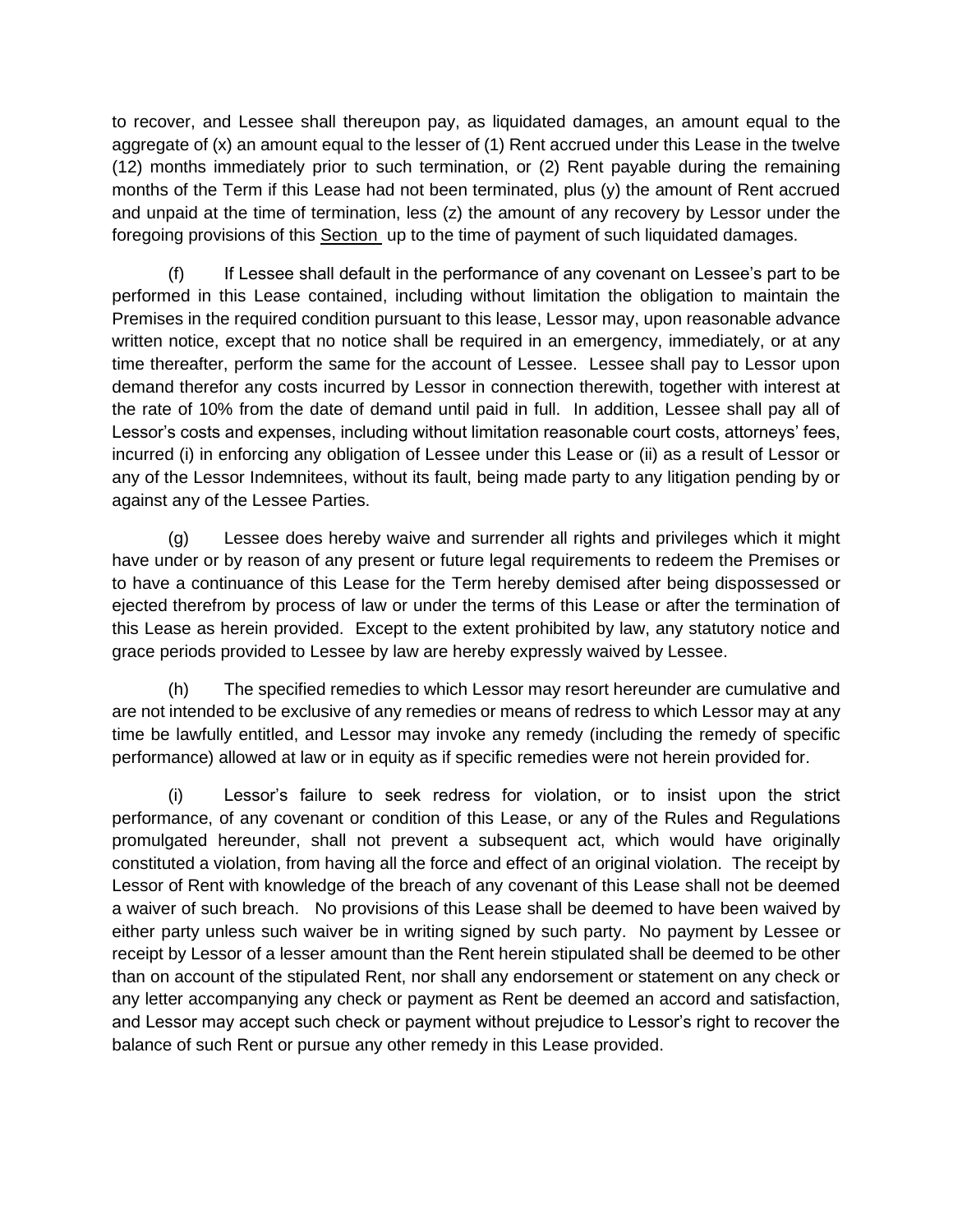In all events, in the event of Lessee shall fail to perform any requirement or covenant hereunder, then any and all Rent and any other charges due hereunder shall become due and payable by the LESSEE to the LESSOR.

# 23. HOLDING OVER

In the event the LESSEE continues to occupy the DEMISED PREMISES after the last day of the term hereby created, or after the last day of any extension of said term, and the LESSOR elects to accept rent thereafter, and is permitted by law to do so, a tenancy from month to month only shall be created and not for any longer period. The Rent during any Hold Over period shall be one and a half times the rent due the immediate term prior to the Hold Over period.

## 24. SURRENDER OF PREMISES

The LESSEE shall, after the last day of the term or any extension thereof or upon any earlier termination of such term or Lease, surrender and yield up to the LESSOR the building and other improvements on such DEMISED PREMISES in good order, condition and state of repair, reasonable wear and tear excepted.

## 25. WAIVER OF SUBROGATION

The LESSOR does hereby waive any and all claims against the LESSEE for damage to or destruction of any improvements upon the DEMISED PREMISES, whether or not resulting from the negligence of the LESSEE, which is fully covered for the benefit of the LESSOR by the insurance which the LESSEE is obligated to carry under the terms of this LEASE.

### 26. INVALIDITY OF PROVISIONS

If any term or provisions of this LEASE or the application thereof to any entity, person or circumstances shall, to any extent, be invalid or unenforceable, the remainder of this LEASE, or the application of such term or provision to entities or persons whose circumstances other than those as to which it is held invalid or unenforceable, shall not be affected thereby.

### 27. SERVICE OF NOTICE

Notices hereunder shall be in writing signed by the party serving the same and shall be sent by registered or certified United States mail, return receipt requested, postage prepaid

if intended for LESSOR shall be addressed to

a. Town Administrator

Town Hall

195 Main Street

Maynard, MA 01754